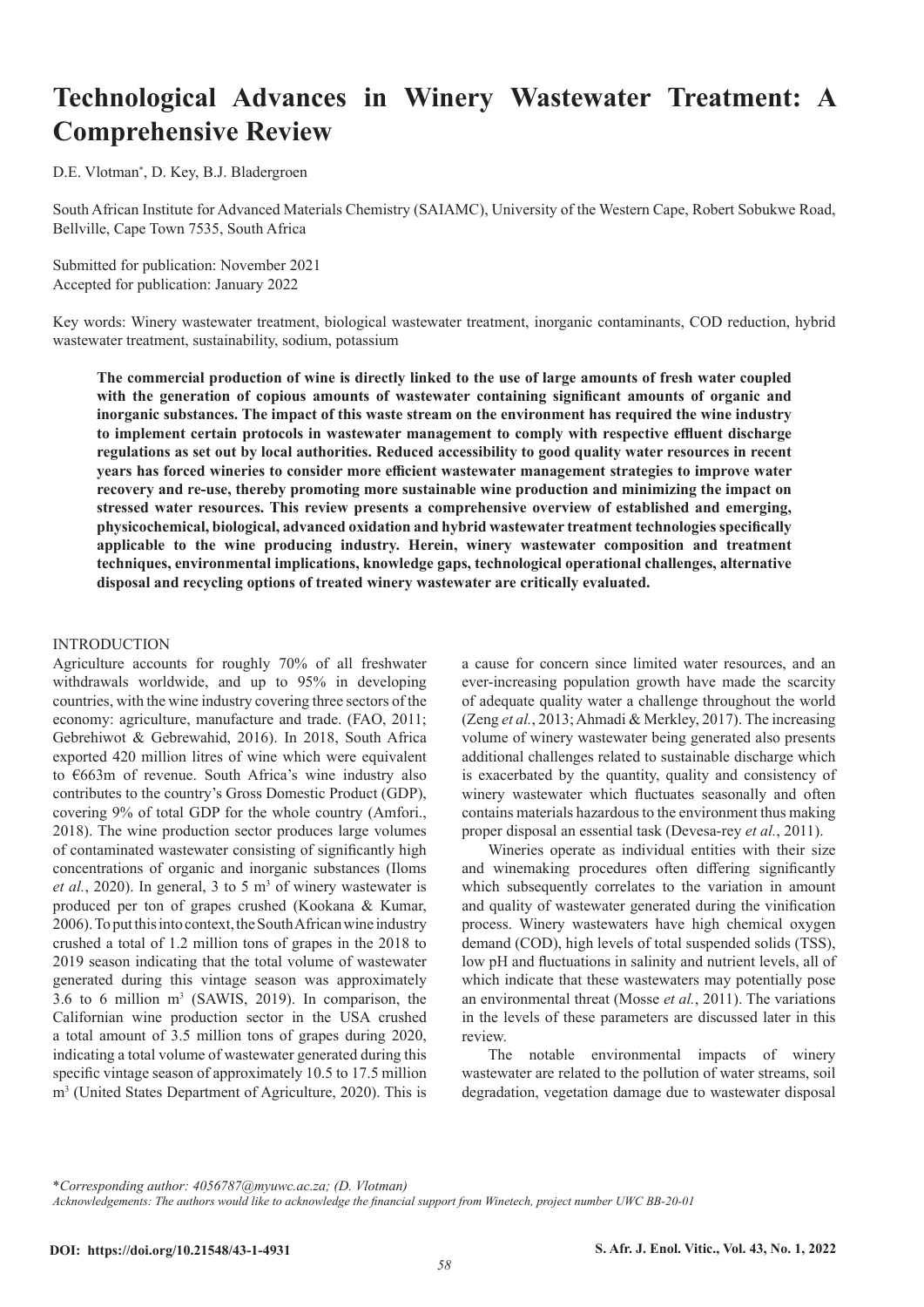practices and foul odour mainly due to high organic load present in these wastewaters (Chatzilazarou *et al.*, 2010). Most wineries have some form of treatment in place for processing their wastewater, however, alternative methods are continuously being researched and proposed which are aimed at (i) maximizing both efficiency and flexibility of the treatment process in handling fluctuations in impurity concentrations (organic and inorganic species) and effluent volumes, (ii) capital cost moderation, (iii) ease of operation and maintenance, (iv) a smaller footprint and finally (v) meeting specified discharge requirements for winery effluents (Maicas & Mateo, 2020).

Wineries are encouraged to irrigate their wastewater by the Department of Water and Sanitation (DWS) in South Africa however the intended end-use must be registered before irrigation can commence. Upon successful application of intent to irrigate wastewater, the guidelines as stipulated by the General Authorization (Table 1) must be adhered to (Department of Water Affairs, 2013). These authorizations also states that no ground or surface water contamination may take place and over-irrigation waterlogging and destruction of soil properties must be prevented at all times (Howell & Myburgh, 2018).

As different wineries generate vastly different volumes and contaminants concentrations of wastewater, plans to adopt common environmentally friendly and sustainable waste management systems are practically unfeasible and a "*one size fits all*" universal treatment technique that can be used by all wineries does not seem to exist. It is therefore imperative to have a fundamental understanding of the sources and fate of winery wastewaters to have a realistic approach to the selection of specific treatment technologies to be implemented. This can be managed by having control of what gets into the flow of the waste stream from the winery in the first place, which will then allow control of the quality of wastewater. In order to be able to manage winery wastewater and their potential environmental impacts, wineries should identify what the potential pollutants are, how and where they are generated and which management options are available to minimize their impacts (Chapman *et al.*, 2001). The following section provides a description of the contaminants and their detection parameters commonly found in winery wastewater. The identification of winery

wastewater characteristics will give insight to the types and concentration of contaminants to be aware of and subsequently allow wineries to adopt a suitable treatment technology based on the average level of contaminant concentration found in their respective wastewater.

#### WINERY WASTEWATER CHARACTERISTICS

Wastewater produced during commercial winemaking is diverse in terms of the constituents commonly found therein and these also differ between different sized wineries. The wine making process has five well-defined stages: (i) harvesting, (ii) crushing, (iii) fermenting, (iv) racking and clarification as well as (v) aging and bottling. During the harvest period, 80% of winery wastewater is generated in small wineries whereas medium to large wineries with continuous production generate roughly 50% of their wastewater in the same period (Howell *et al.*, 2016).

The amount of winery wastewater generated on average ranges from 0.2 to 4 L to produce 1 L of wine (Welz *et al.*, 2016). Winery effluents are usually characterized by their low pH (pH 4 to 5) which is mainly attributed to the presence of organic acids such as lactic, tartaric, citric and malic acid and succinic acid (Smagghe *et al.*, 1992; Conradie *et al.*, 2014). Electrical conductivity (EC) of winery wastewater is reported to be in the range of 1.62 to 6.15 mS/cm (Mulidzi *et al.*, 2018). Total nitrogen and total phosphorous nutrient levels in winery wastewater range between 100 to 640 mg/L and 240 to 657 mg/L, respectively (Melamane, Strong, *et al.*, 2007; Bustamante *et al.*, 2008). The chemical oxygen demand (COD) is an important parameter used to quantify organic pollution in wastewater. In winery wastewaters, the COD mostly consist of highly soluble alcohols, sugars, recalcitrant compounds (e.g., polyphenols), acids, tannins, and lignin (Bolognesi *et al.*, 2020). The concentration of COD commonly found in winery wastewater have been documented to have a minimum concentration of 340 mg/L, mean concentration of 11 554 mg/L and reaching maximum concentration levels up to 296 119 mg/L (Shepherd, *et al.*, 2001; Mosse *et al.*, 2011; Bolognesi *et al.*, 2020). Detailed studies on winery wastewater composition have concluded that 90% of the organic load is represented by ethanol and sugars (glucose and fructose) (Masi *et al.*, 2015).

The presence of these previously mentioned organic

|                               |           | Maximum irrigation volume allowed (m <sup>3</sup> /day) |             |  |
|-------------------------------|-----------|---------------------------------------------------------|-------------|--|
| Parameter                     | $50$      | $500$                                                   | $<$ 2 000   |  |
| pН                            | $6 - 9$   | $6 - 9$                                                 | $5.5 - 9.5$ |  |
| Faecal coliforms (per 100 mL) | 1 000 000 | 100 000                                                 | 1 000       |  |
| $\text{COD (mg/L)}$           | 5 0 0 0   | 400                                                     | 75          |  |
| EC (mS/m)                     | 200       | 200                                                     | $70 - 150$  |  |
| SS                            |           |                                                         | <25         |  |
| <b>SAR</b>                    | $<$ 5     | $\leq$ 5                                                | $<$ 5       |  |

TABLE 1

General Authorizations for legislated limits for irrigation water quality in South Africa (Department of Water Affairs, 2013).

COD: Chemical oxygen demand; EC: Electrical conductivity; SS: Suspended solids; SAR: Sodium absorption ratio.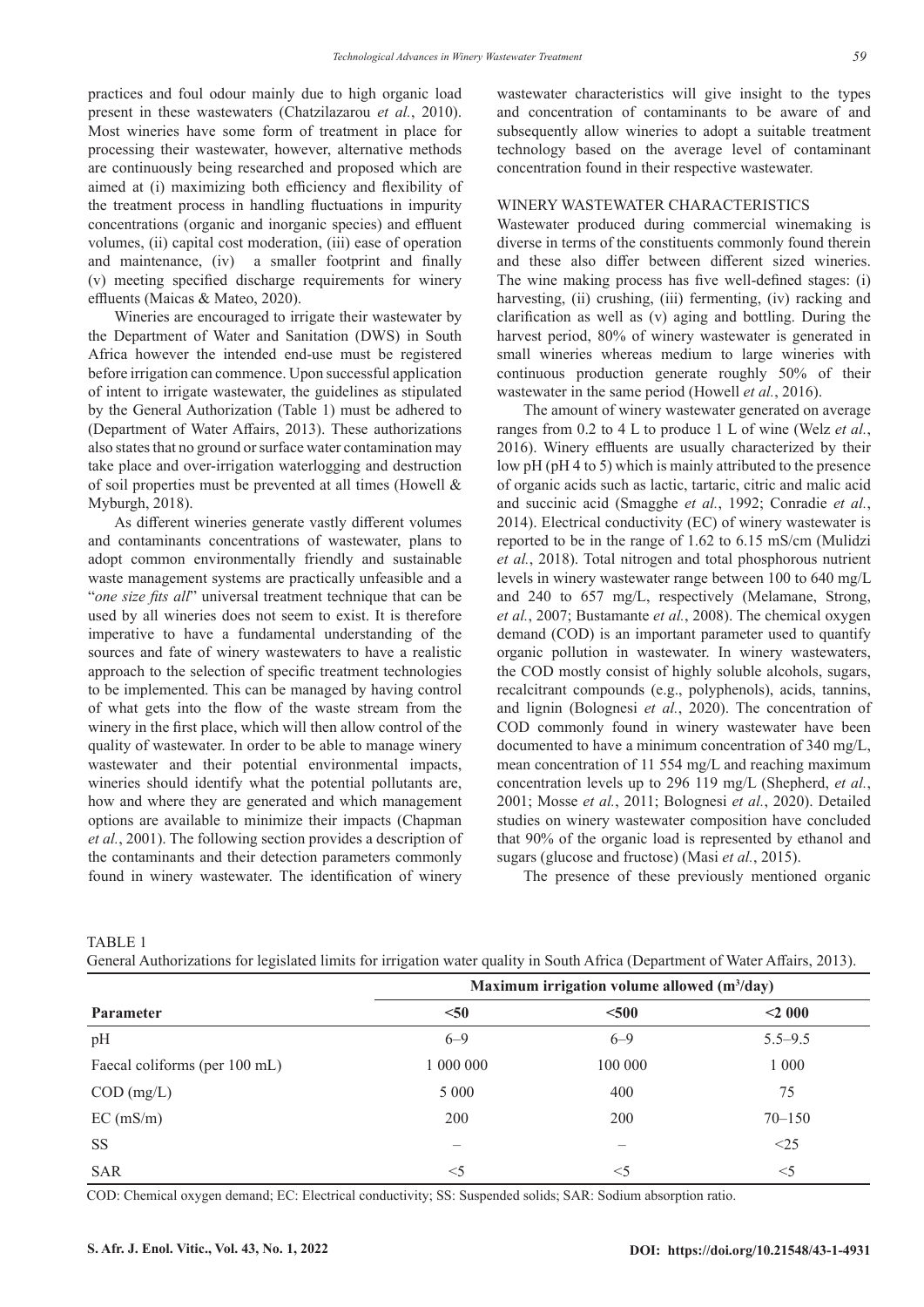and inorganic compounds in untreated winery wastewaters may cause salination and eutrophication of water resources (natural streams, rivers, dams) and also lead to soil salinity and contamination of soil with a wide range of chemicals if untreated wastewater is discharge via irrigation (Van Schoor, 2005). Generally, the quality of treated winery wastewater largely depends on the composition of chemicals added during wine-making operations and the efficacy of the wastewater treatment plant (Pedrero *et al.*, 2010).

Winery waste can be categorized in two sections: (i) solid wastes (seeds, pomace, lees etc.) produced during destemming, pressing and settling and (ii) wastewater (wash and rinse water, as explained below) (Howell *et al.*, 2016). Solid wastes (grape pomace) are made up of skin, stem, residual pulp, seed, stalks, and yeast cells from the fermentation process (Christ & Burritt, 2013). The polluting compounds found in winery wastewaters can be further divided into organic and inorganic pollutants. To create a better understanding of the complexity of winery waste, the different chemical constituents found in wine (which contribute both to organic and inorganic pollution in wastewater) are illustrated in Table 2.

Briefly, wine consists of water, alcohols, sugars, acids, phenols nitrogenous compounds, vitamins and volatile compounds each of which contribute to the unique aromas and taste sensation of the wine which eventually affects its perceived quality. The wastewater generated during wine making procedures are abundant in potassium  $(K^+)$  and sodium (Na<sup>+</sup>) salts mainly due to the naturally occurrence of  $K^+$  (Buelow *et al.*, 2015). The concentration of  $K^+$  and  $Na^+$ in winery wastewater is of particular importance when the wastewater is intended to be used for irrigation in vineyards since these ions significantly contribute (with  $K^+$  contributing more than Na<sup>+</sup>) to soil fertility but in excess are harmful to

TABLE 2

Interval values of chemical composition of wine (IARC, 1988; Villamor, 2012; Gnilomedova *et al.*, 2018; Butnariu & Butu, 2019).

| Chemical Component                                                     | Wine $(mg/L)$  |
|------------------------------------------------------------------------|----------------|
| Carbohydrates                                                          | $10000 - 2000$ |
| Alcohol (Ethyl alcohol)                                                | 10 000-12 000  |
| Glycerol                                                               | 5 000-15 000   |
| Organic acids                                                          |                |
| - Tartaric acid                                                        | 2 000-5 000    |
| - Lactic acid                                                          | 200-400        |
| -Malic acid                                                            | $1000 - 8000$  |
| - Succinic acid                                                        | $200 - 1500$   |
| - Citric acid                                                          | $100 - 500$    |
| <b>Minerals</b>                                                        | $2000 - 4000$  |
| $-Ca^{2+}$                                                             | $34 - 140$     |
| $-CI$                                                                  | $<$ 500        |
| $-Mg^{2+}$                                                             | $60 - 150$     |
| - $K^+$                                                                | 660-1160       |
| - $PO_4^3$                                                             | $<$ 500        |
| - $SO_4^2$                                                             | $<$ 300        |
| Tannin and colour pigments                                             | $100 - 2000$   |
| Nitrogenous Matter                                                     | $200 - 800$    |
| Amino acids                                                            | $50 - 800$     |
| Protein and other nitrogenous matter (humin amide, ammonia and others) | $100 - 350$    |
| Volatile acids (acetic)                                                | < 1200         |
| Esters (Ethyl acetate)                                                 | $44 - 257$     |
| Aldehydes (acetaldehyde)                                               | $15 - 200$     |
| Higher alcohols (isoamyl, methyl, butyl, isobutyl, propyl)             | $11 - 311$     |
| Vitamins (thiamine, riboflavin, pyridoxine, and ascorbic acid)         | Traces         |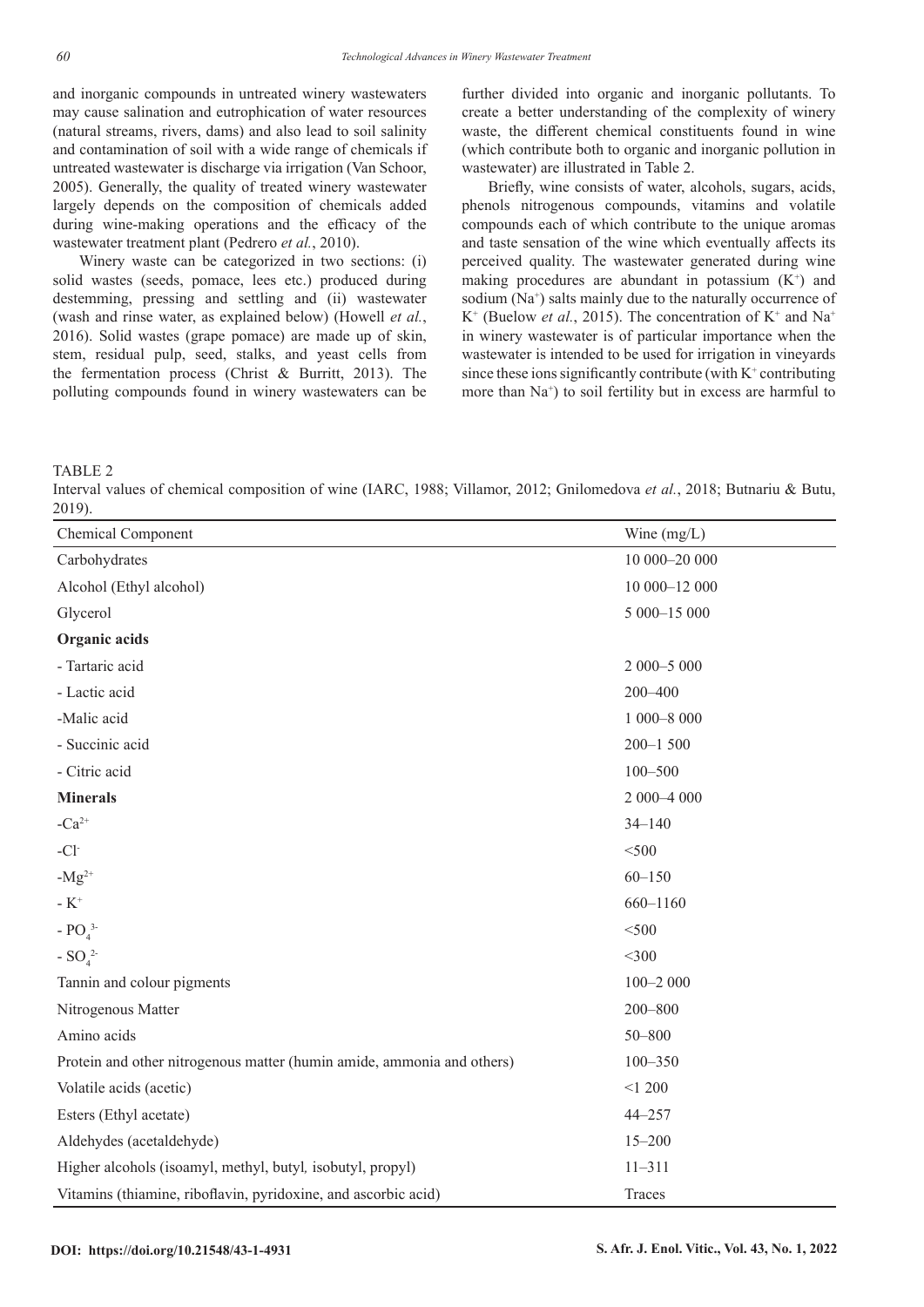plant growth. The prevalence of these ions is also related to caustic cleaning agents used during wine production. A typical cleaning process involves the use of caustic cleaning agents such as NaOH and KOH to remove solid deposits of tartrate and other organic acids typically stuck on the inside of vessels and equipment. Thereafter, dilute citric/tartaric acids are used as acidic agents to wash out caustic residues. Finally, clean water is used to remove traces of the cleaning agents (Chapman *et al.*, 2001).

Table 3 displays a summary of common pollutants and detection parameters found in winery wastewater. Apart from the organic matter, nitrogen and phosphorous are of major concern since their presence in the wastewater (if released) may lead to eutrophication, and the demise of aquatic organisms (Welz *et al.*, 2016).

The commonly found classes of contaminants in winery wastewater, their sources and environmental effects is described below in Table 4. Sources of organic contaminants such as phenols, ethanol and sugars arise from grape juice, wine and lees which also contribute to the prevalence of nutrients such as nitrogen and phosphorus in winery wastewater. Their environmental effects include foul odours, and an excess of nutrients in the wastewater.

Cleaning processes significantly contribute towards wastewater volumes generated from wineries. The primary winemaking processes effects on winery wastewater generation and the impact on wastewater quality are summarized in Table 5. Herein, possible environmental effects which impinge on legal wastewater quality parameters are also illustrated (Van Schoor, 2005). Based on the contribution of these processes to winery wastewater, it is clear that at least one form of treatment is required to meet environmental standards as discussed in the following section.

## WINERY WASTEWATER TREATMENT

When water-use and the contaminants in waste streams are well understood, measures can be put in place to enhance the quality of the wastewater and reduce its quantity. This will determine which treatment technology is best suited for a specific winery's needs (treated wastewater end use). In order to select which treatment technology to adopt, it is important to take note of the following:

- I. Winery wastewater characteristics,
- II. effluent quality requirements (e.g., irrigation/ municipal discharge etc.),

TABLE 3

Summary of common winery wastewater pollutants detection parameters as reported in literature.

| Parameter             | Unit   | Min   | Max      | Average | Reference                                                           |
|-----------------------|--------|-------|----------|---------|---------------------------------------------------------------------|
| Chemical oxygen       | mg/L   | 340   | 296 119  | 11 554  | (Buelow et al., 2015; IARC, 1988; Beck et al., 2005; Van            |
| demand (COD)*         |        |       |          |         | Schoor, 2005; Colin et al., 2005; Mosteo et al., 2006;              |
|                       |        |       |          |         | Melamane, Strong, et al., 2007; Arienzo et al., 2009a; Braz         |
|                       |        |       |          |         | et al., 2010; Cusick et al., 2010; Moreira et al., 2015; Kyzas      |
|                       |        |       |          |         | et al., 2016; Zahedi et al., 2020; Bharathiraja et al., 2020)       |
| Biochemical           | mg/L   | 125   | 130 000  | 8 0 2 4 | (Candia-onfray et al., 2018; Howell et al., 2016; Iloms et al.,     |
| oxygen demand         |        |       |          |         | 2020; Maicas & Mateo, 2020; Mosse et al., 2011, 2012; United        |
| $(BOD)**$             |        |       |          |         | States Department of Agriculture, 2020; Valderrama et al., 2012)    |
| <b>Total Solids</b>   | $mg/L$ | 1 602 | 79 635   | 11 3 11 | (Buelow et al., 2015; Coetzee et al., 2004; Howell et al., 2016;    |
|                       |        |       |          |         | Montalvo et al., 2010; A. Mulidzi et al., 2018; Rizzo et al., 2010) |
| Total volatile        | mg/L   | 130   | 54 952   | 4 1 7 4 | (Bustamante et al., 2008; Gagol et al., 2018; Johanna, 2015;        |
| solids                |        |       |          |         | Maicas & Mateo, 2020)                                               |
| Suspended Solids      | mg/L   | 60    | 30 300   | 1 4 3 5 | (Melamane, Strong, et al., 2007; Braz et al., 2010; Mosse et al.,   |
|                       |        |       |          |         | 2011; Ioannou et al., 2015; Jaiyela & Bwapwa, 2016; Donde,          |
|                       |        |       |          |         | 2017; Iloms et al., 2020)                                           |
| pH                    |        | 3.0   | 12.9     | 5.3     | (Andreottola & Foladori, 2005; Braz et al., 2010; Jaiyela &         |
|                       |        |       |          |         | Bwapwa, 2016; Kyzas et al., 2016; Howell & Myburgh, 2018)           |
| <b>Total Nitrogen</b> | mg/L   | 10    | 415      | 110     | (Torrijos & Moletta, 1997; Vlyssides et al., 2005; Arienzo et al.,  |
|                       |        |       |          |         | 2009a; Mosse et al., 2011; Valderrama et al., 2012; Ioannou         |
|                       |        |       |          |         | et al., 2015; Flores et al., 2020)                                  |
| Phosphorous           | mg/L   | 3.3   | 188.3    | 39.5    | (Strong & Burgess, 2008; Arienzo, et al., 2009a; Mosse et al.,      |
|                       |        |       |          |         | 2012; Conradie et al., 2014; Laginestra, 2016; Welz et al., 2016;   |
|                       |        |       |          |         | Howell & Myburgh, 2018)                                             |
| Potassium             | mg/L   | 7     | $1\ 000$ | 400     | (Arienzo et al., 2009b; Mosse et al., 2011; Buelow et al., 2015;    |
|                       |        |       |          |         | Howell et al., 2016; Mulidzi et al., 2019)                          |
| Sodium                | mg/L   | 29    | 460      | 241     | (Arienzo et al., 2009b; Mosse et al., 2011; Buelow et al., 2015;    |
|                       |        |       |          |         | Howell et al., 2016; Mulidzi et al., 2019; Kyzas et al., 2016;      |
|                       |        |       |          |         | Mulidzi, 2016)                                                      |

\* COD is a parameter measurement of the oxygen equivalent of organic materials in wastewater and extensively used as an indicator of wastewater quality (Khan & Ali*.*, 2018).

\*\* BOD is the measurement of the amount of oxygen consumed by microorganisms in decomposing organic matter in liquid streams.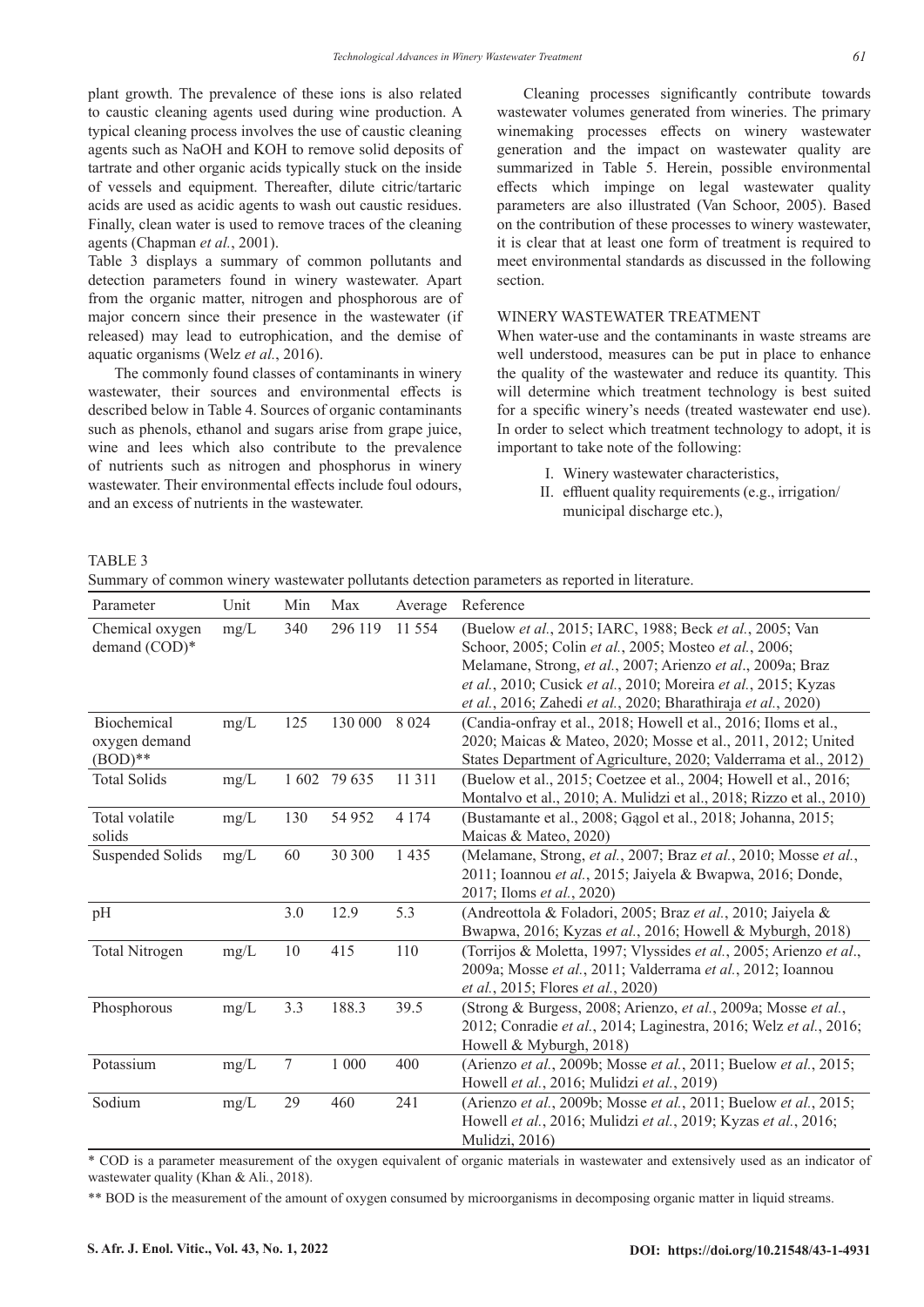III. space availability of the winery, capital and annual budget and the technical expertise required to operate the treatment system.

If the above factors are critically evaluated by wineries, the treatment options discussed below may provide adequate information on the selection of a "*fit for purpose*" treatment technology based on the end use of the treated wastewater.

# WINERY WASTEWATER TREATMENT TECHNOLO-**GIES**

Various wastewater treatment methods have been investigated with the aim of attempting to alleviate wastewater disposal issues faced by wineries (Mosse *et al.*, 2011; Mosse *et al.*, 2012; Adesoji & Joseph, 2016; Johnson & Mehrvar, 2020). The re-use of winery wastewater via irrigation of agricultural land is becoming a common practice. However, these wastewaters contain dissolved potassium and sodium ions, which can adversely affect the soil chemistry and physical structure as well cause a reduction in hydraulic conductivity in soil (indication of ease of passage of water through soil). Lower hydraulic conductivity denotes less permeable soil (Yu & Ahmedna, 2013). Irrigation using potassium rich water has been reported to benefit the overall soil fertility, however, long-term application can lead to a transformation of the soil physicochemical properties (Chapman *et al.*, 2001; Yu & Ahmedna, 2013). Elevated concentration levels of potassium and sodium (800 to 1 000 mg/L) in winery wastewater reduce the infiltration rates of water and oxygen due to swelling and dispersion (which leads to soil crusting and slaking). In addition, long term irrigation with winery

# TABLE 4

Contaminants commonly found in winery wastewater, sources and possible environmental effects (Kumar *et al.*, 2009).

| Contaminant<br>Class | Examples                                                                                    | Sources                                                                                            | <b>Environmental Effects</b>                                                                                       |
|----------------------|---------------------------------------------------------------------------------------------|----------------------------------------------------------------------------------------------------|--------------------------------------------------------------------------------------------------------------------|
| Organics             | Phenols, tannins, glucose,<br>glycerol, ethanol, citric acid,<br>tartaric acid              | Juice, wine and lees losses,<br>residues in cleaning waters and<br>filters, solids reaching drains | Organism deaths, Odors generated<br>by anaerobic decomposition,<br>solubilization of nutrients and heavy<br>metals |
| <b>Nutrients</b>     | Nitrogen, Phosphorus,<br>Potassium                                                          | Juice, wine and lees losses,<br>washings, and ion exchange                                         | Surplus nitrate in water                                                                                           |
| Salinity             | NaCl, KCl                                                                                   | Juice, wine and lees                                                                               | Impacts water taste, toxic to plants                                                                               |
| Sodicity             | Sodium, Potassium                                                                           | Wash water                                                                                         | Degradation of soil structure, toxic<br>to plants                                                                  |
| <b>Heavy Metals</b>  | Al, Cd, Cr, Co, Cu, Ni, Pb,                                                                 | Cu, piping and tanks, brass<br>fittings                                                            | Adversely affects toxicity in plants<br>and animals                                                                |
| pH effects           | Organic, sulfuric and<br>phosphoric acids, sodium,<br>magnesium and potassium<br>hydroxides | Juice, wine and lees losses,<br>cleaning agents, wine<br>stabilization                             | Toxicity to macro and<br>microorganisms, effect on solubility<br>of heavy metals                                   |
| Disinfectants        | Sodium hypochlorite, sodium<br>percarbonate                                                 | Sterilization of tanks, bottles,<br>transfer lines                                                 | Formation of carcinogens (e.g.,<br>Trihalomethanes; THM)                                                           |

#### TABLE 5

Significant processes associated with winery wastewater generation, their role in wastewater quantity, quality and effects on legal wastewater quality parameters (Van Schoor, 2005).

| Winery operation                                                       | Contribution to total<br>wastewater quantity | Contribution to<br>wastewater quality*                           | Effect on legal wastewater<br>quality parameters* |
|------------------------------------------------------------------------|----------------------------------------------|------------------------------------------------------------------|---------------------------------------------------|
| Cleaning water                                                         |                                              |                                                                  |                                                   |
| Alkali washing (removal of K<br>bitartrate), neutralization)           | Up to $33\%$                                 | Increase in $Na^+$ , $K^+$ ,<br>COD and pH                       | Increase in EC, SAR, COD<br>and pH                |
| Rinse water (tanks, floors, transfer<br>lines, bottles, barrels, etc.) | Up to $43\%$                                 | Increase in Na <sup>+</sup> , P, Cl <sup>-</sup> ,<br><b>COD</b> | Increase in EC, SAR, COD,<br>Variation in pH      |
| Process water                                                          |                                              |                                                                  |                                                   |
| Acidification and stabilization<br>of wine                             | Up to $3\%$                                  | $H_2SO_4$                                                        | Decrease in pH                                    |
| Cooling tower waste                                                    | Up to $6\%$                                  | Various salts                                                    | Increase COD and EC                               |

\* Chemical oxygen demand, Electrical conductivity, SAR: Sodium adsorption ratio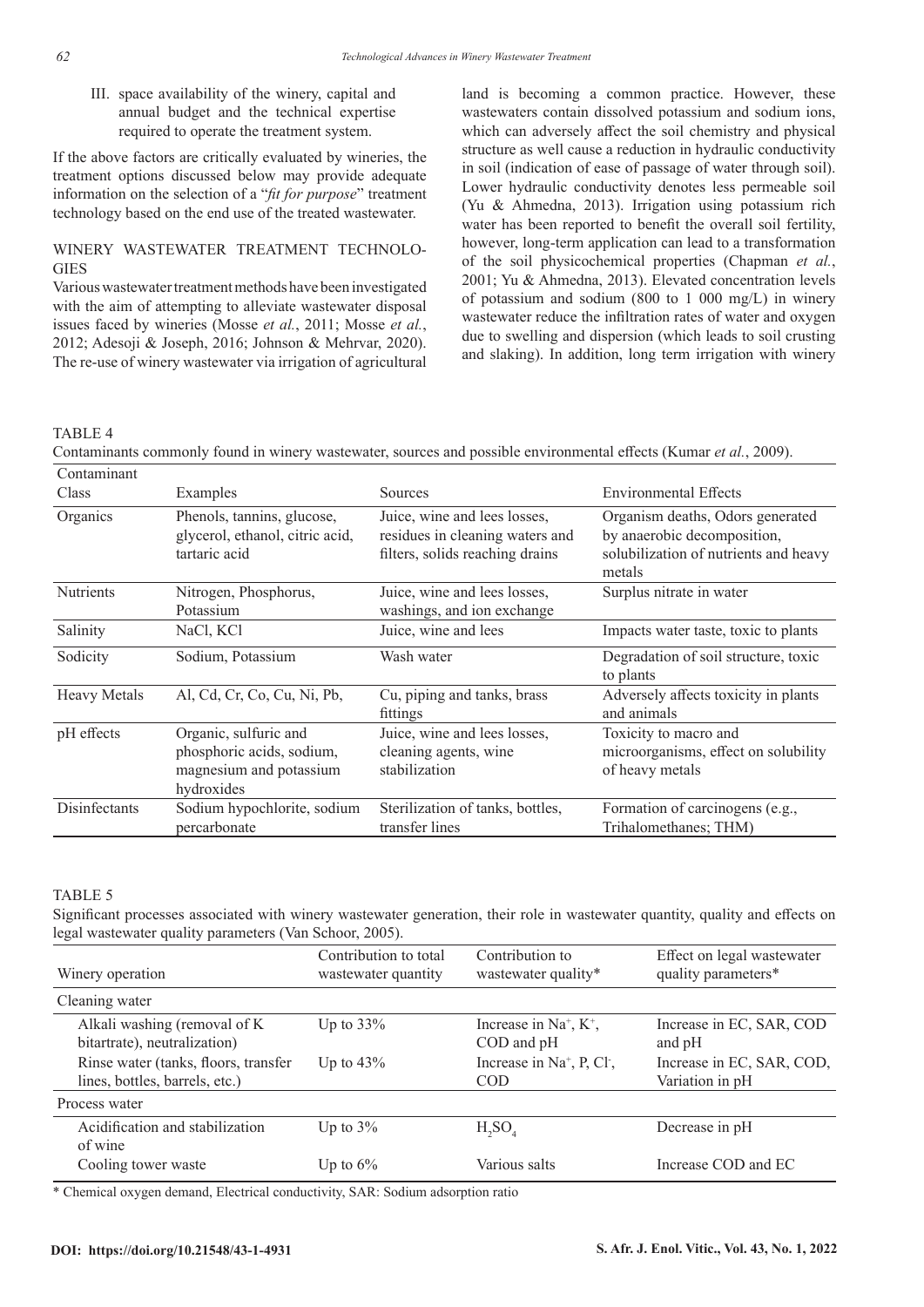wastewater leads to poor aeration which ultimately results in oxygen deficiency and restriction of plant root growth (Arvanitoyannis *et al.*, 2006).

In most cases, wineries adopt a combination of treatment phases which include preliminary, primary, secondary and tertiary treatment phases. A final clean up step is also commonly used for disinfection of the treated effluent, which is largely dependent on its end use. This paper will focus on three basic treatment variations with a range of derivative methods which can accomplish wastewater treatment objectives if used in a suitable combination: (i) physicochemical treatment, (ii) biological treatment and (iii) advanced oxidation treatment. Fig. 1 below illustrates typical practices during winery wastewater collection and treatment options.

#### **Preliminary Winery Wastewater Treatment**

Most wastewater treatment involves at least one physical treatment stage primarily to settle out the solid substances present in the wastewater. This is a straightforward step being simple, effective and also aids in the prevention of primary and secondary treatment equipment from becoming clogged with solids like seeds, stalks and leaves (Mosse *et al.*, 2011). This preliminary treatment phase involves the use of screens/ grits to remove large matter (skins, pips, stems and lees) for particle sizes greater than 500 µm, whereas filters are used for particles in the range of 100 to 500 µm (Day *et al.*, 2011).

#### **Primary Physicochemical Treatment Methods**

Physicochemical treatment methods (a combination of physical and chemical treatment methods) involve the use of chemicals to change the physical state of colloidal particles, altering their stability and making these particles more coagulable for further treatment (Bellie *et al.*, 2015). This treatment method may have a substantial effect on organic material's biodegradation potential in winery wastewater. Chemically assisted settling by means of flocculation is widely used for fine particles with particle size less than 10 µm (Kyzas *et al.*, 2016). Physicochemical treatment can separate suspended solids/matter from wastewater using coagulation/flocculation, sedimentation tanks, centrifugation and microfiltration. Physicochemical treatment has most

commonly been used as pre-treatment to reduce organic load and turbidity (increase clarity) of winery wastewater prior to biological treatment (Prajapati & Chaudhari, 2015). Some of the advantages of physicochemical treatment methods are: (i) reduction of sludge build-up and wear on treatment pumps, (ii) reducing BOD concentration before discharge or reuse and (iii) the enhancement of treatment efficacy via the addition of chemicals (e.g., pH adjustment can rapidly settle solids) as well as improvement of the suitability of the wastewater for disposal on land (Kyzas *et al.*, 2016).

Various other physicochemical treatment methods have been implemented in winery wastewater treatment and include chemical precipitation with chelating agents, coagulation/ flocculation, electrocoagulation and sedimentation (Ioannou *et al.*, 2015). Coagulation and flocculation are among the most used primary treatment methods of winery wastewater.

#### *Coagulation and flocculation*

In this treatment technology, the typical parameters assessed to evaluate the treatment efficiency are TSS, turbidity and COD. The aim of coagulation/flocculation is to agglomerate fine particles into flocs of large particles which can be removed to reduce turbidity, natural organic matter and inorganic matter present in the wastewater (Malik *et al.*, 2017). This process involves (i), rapid mixing of dispersed coagulant into the liquid matrix via harsh agitation and (ii), agglomeration of small particles into well-defined flocs via flocculation with moderate agitation. Thereafter, flocs are settled out (via sedimentation) and removed as sludge while the treated water may either be discharged or transferred to a further (upstream) treatment process (Teh *et al.*, 2016). Coagulation occurs when a coagulant, for example aluminium and iron salts (e.g., aluminium sulphate, aluminium chloride, ferric chloride, ferrous sulphate etc.) is added and rapidly mixed with the winery wastewater (Bellie *et al.*, 2015). The coagulant's role is to neutralize and destabilize the (usually) negative charges on the surface of colloidal particles. Without these coagulants, colloids may form a stable suspension with particle sizes in the range 0.01 to 1 µm (Braz *et al.*, 2010). Following the destabilization of colloidal suspensions and the addition of flocculants, sedimentation has been historically employed





Winery wastewater collection and treatment steps. AS (Activated sludge), SBR (sequencing batch reactor), JLR (jet-loop reactor), MBR (membrane bioreactor), CW (Constructed wetland), UASB (Upflow anaerobic sludge blanket) AO (Advanced oxidation), RO (Reverse osmosis), UF (ultrafiltration).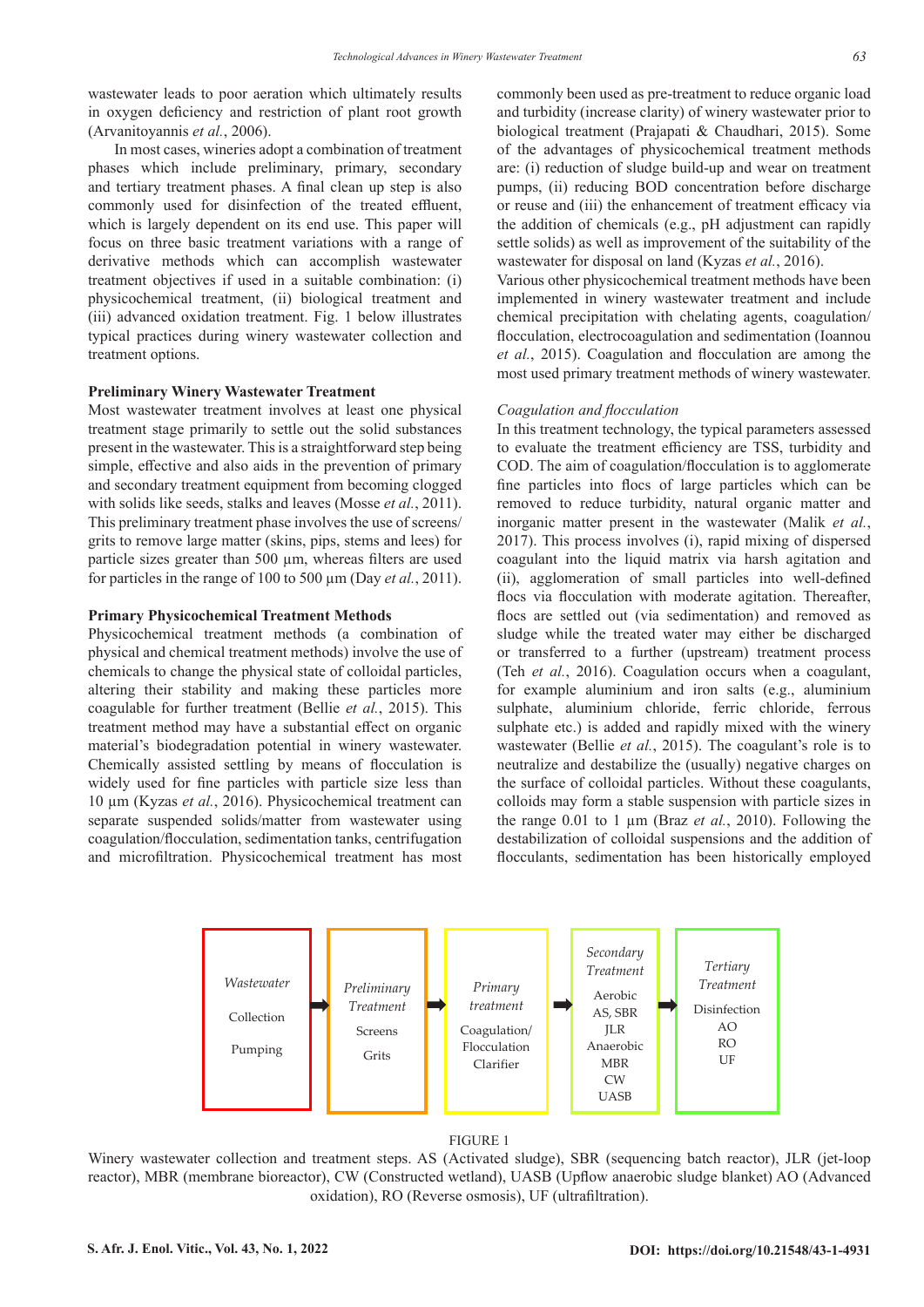and has been reported as an effective pre-treatment process that can lower TSS, turbidity and in some cases the COD of winery wastewater (Lofrano & Meric, 2015). Sedimentation involves the separation of particles in suspension based on gravitational force, derived from the difference in density between particles and the fluid. Sedimentation can either be used before coagulation to reduce the amount of coagulant chemicals needed or after coagulation or flocculation where its purpose is to reduce the concentration of solids in suspension and thereby subsequently reducing the concentration load prior to upstream processes like filtration (Carlsson, 1998). Fig. 2 illustrates a typical coagulation/ flocculation and sedimentation process.

Andreoletta *et al*. (2007) investigated the efficacy of a pre-treatment procedure derived from chemical precipitation with chelating agents (2,4,6-trimercaptotriazine (TMT)) and monitored the reduction in concentration of suspended solids and heavy metals (Cu and Zn) with raw winery wastewater COD concentration in the range of 3 090 to 7 438 mg/L. The authors conducted lab-scale experiments based on jar tests to determine optimum TMT dosages and metal removal efficiency, followed by a pilot scale investigation. In their study, chemical precipitation was achieved by adding (1) NaOH for pH correction; (2) TMT at dosage of 0.84 mL of TMT (15%) for 1 mg of Cu removed; (3) cationic polymer and polyelectrolyte (flocculants) and finally settling. The authors reported significant reduction of TSS from 281 to 28 mg/L (90% reduction) and heavy metals with Cu averaging from 1.09 to 0.041 mg/L (96% reduction) and Zn from  $0.68$  to  $0.154$  mg/L (76% reduction). This was an important finding since the discharge limit into public sewage as stipulated by Italian regulations for Cu and Zn at the time of their research were 0.4 mg/L and 1.0 mg/L, respectively. The removal of COD values using TMT in their study was however less than 9% (from 4 720 to 4 302 mg/L). This reduction of approximately 418 mg/L was attributed to the reduction of COD particulate matter and the precipitation of suspended solids. The authors stated that the reason why only 9% reduction of COD was achieved may be due to roughly 92% of organic matter in the winery wastewater being in soluble form, and that chemical precipitation is

ineffective in removing dissolved compounds (Andreottola *et al.*, 2007). An economic study was also conducted to evaluate the treatment cost of winery wastewater which include factors such as chemical dosages, plant management, electricity, sludge disposal effluent quality control and taxes (discharge to municipality). The average treatment cost of winery wastewater using the previously mentioned factors was estimated to be  $\epsilon$  14.6 (roughly R260) per cubic meter of wastewater treated for high-quality wineries located in the Province of Trento, Italy.

Rytwo *et al.* (2011) used a two-step process with raw sepiolite (0.1%) and crystal violet modified sepiolite (0.1%) for the reduction of dispersed solids in winery effluents, bringing about large particles. The authors investigated the effect of the two-step procedure comparing both raw (pH 4.9, COD 4 940 mg/L) and pH corrected (pH 7.0, COD 2 120 mg/L) wastewater. This method reduced TSS by 96% (from 1 600 mg/L to 70 mg/L) for pH corrected effluent and by 98% (from 1 400 mg/L to 10 mg/L) for raw effluent. The turbidity of the treated effluent was also decreased between 55 to 65% of the original values for pH corrected (initial value of 163.3 NTU) as well as raw effluent (initial value of 130.3 NTU). The COD reduction was between 20 to 40% for both treated and untreated samples and the authors stated that this may be due to a significant amount of dissolved organic matter present in the wastewater that does not coagulate (Rytwo *et al.*, 2011).

In a different study conducted by Rizzo *et al.* (2010), the treatment of winery wastewater using chitosan as a natural organic coagulant was investigated as an alternative to conventional metal-based coagulants and evaluated its potential to generate reusable organic sludge. The chitosan reduced turbidity (92%, with an initial turbidity of 180 NTU), COD (73%, with an initial COD of 1 550 mg/L) and TSS (80%, with an initial TSS of 750 mg/L) all of which occurred at an optimum chitosan dosage of 20 mg/L with pH 6.8. In their study, lower than optimum chitosan dosage (<20 mg/L) was also investigated where bridging of particles occurred and aggregates were still observed to be effectively settled. In contrast, an excess of chitosan dosage caused an inversion of particle charge in suspension due to a higher



Coagulation/flocculation process for wastewater treatment (Teh *et al.*, 2016).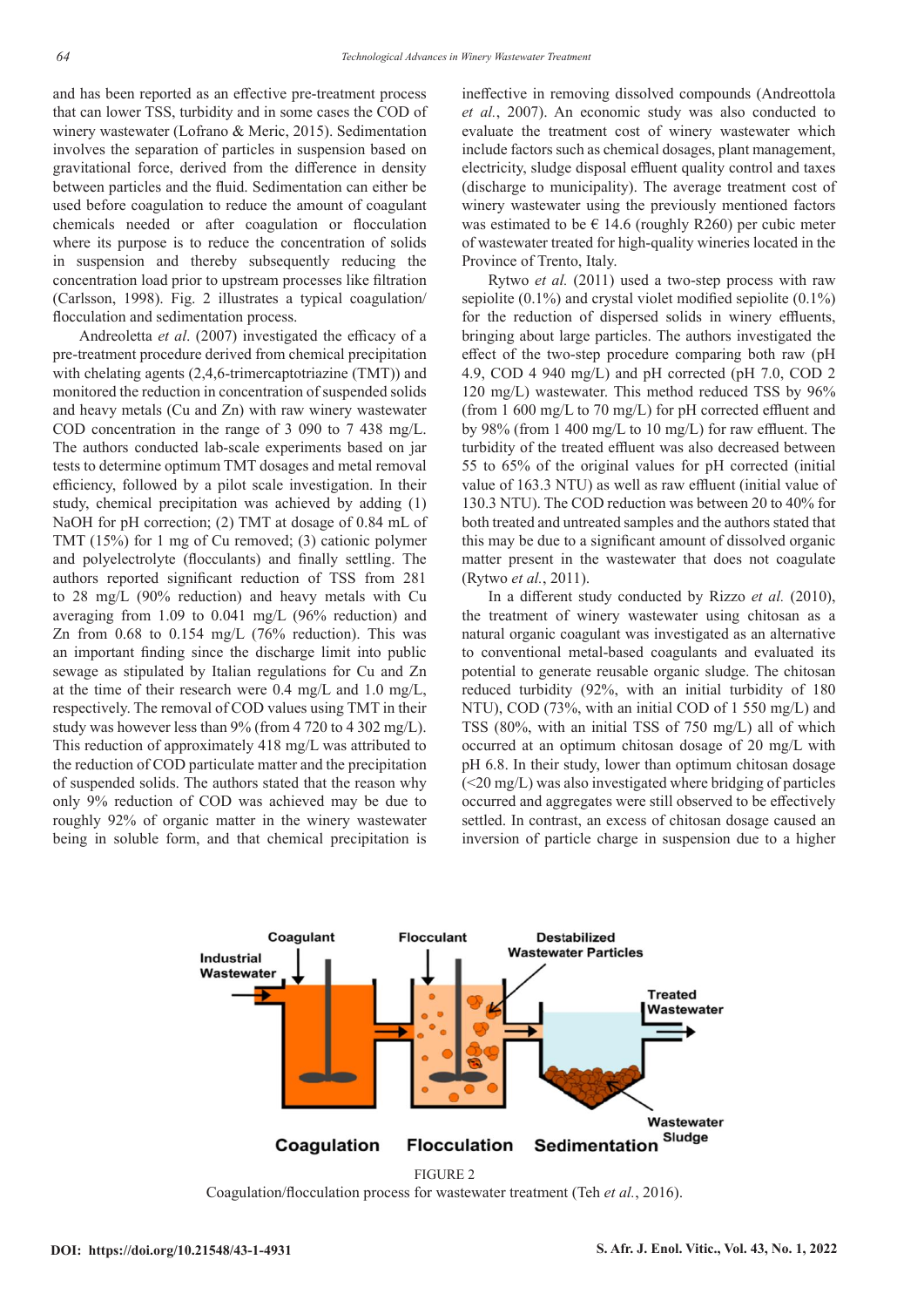positively charged chitosan-solid aggregate formation rate. This resulted in an electrostatic repulsion which subsequently led to less effective settling (Rizzo *et al.*, 2010).

Braz *et al.* (2010) reported on the treatment of winery wastewater using four different coagulants (ferric sulphate, ferric chloride, alum and calcium hydroxide). Experimental conditions were as follows: initial COD (31 369 to 38 391 mg/L) aluminium sulphate (alum): pH 5 to 7, coagulant volume 20 mL (5% w/v), ferric chloride and ferrous sulphate: pH 5 to 8, coagulant volume 10 mL ( $5\%$  w/v) and calcium hydroxide: pH 5 to 8, coagulant volume 20 mL (5% w/v). In their study, optimal pH of 5 and coagulant dosage allowed an efficient reduction of turbidity (92.6%) with aluminium sulphate and TSS removal of 95.4% using calcium hydroxide. Although the reduction of TSS and turbidity using these coagulants were generally above 60%, apart from ferric chloride, the reduction in COD for all coagulants used were on average less than 30%. The authors then evaluated the long-term aerated storage combined with the coagulation/flocculation process. Results showed that a COD reduction of 84.5% was obtained, 96.6% for turbidity, 98.7% for volatile suspended solids (VSS) and 99.1% for TSS using calcium hydroxide as the most suitable coagulant to add to the long-term aerated storage effluent under optimum operating conditions.

A summary of different types of coagulants used in this section, and their effect on the reduction of total suspended solids (TSS), turbidity, volatile suspended solid (VSS) and chemical oxygen demand (COD) are shown in Table 6.

Apart from chemical coagulation, electrocoagulation has been an area of interest in winery wastewater treatment. The following section describes electrocoagulation process and discusses reported literature on its use in winery wastewater treatment.

#### *Electrocoagulation*

Electrocoagulation occurs when direct current electrolysis is used with metallic electrodes of iron or aluminium (i.e., anode and cathode) being submerged in wastewater. The two primary electrochemical reactions taking place in this treatment technology involves the cation ( $Fe^{2+}$  or Al<sup>3+</sup>) being released into the solution at the anode and water being reduced to hydrogen gas in the form of bubbles and hydroxyl ions at the cathode (Barrera-Díaz *et al.*, 2018). During electrocoagulation, the highly charged cations formed at the anode destabilize colloidal particles by forming mono- and polymeric hydroxo complex species (Kabdaşlı *et al.*, 2012). These metal hydroxo complex species have significant adsorption properties, forming strong aggregates with pollutants in wastewater (Kabdaşlı *et al.*, 2012). This process has been extensively used in industrial wastewater treatment and has been receiving increasing interest in agricultural wastewater treatment (Holt *et al.*, 2005). Kirzhner *et al.* (2008) studied the implementation of electrocoagulation for the treatment of winery wastewater, prior to further processing. Their study indicated that up to 42% of COD (initial influent 1 500 to 17 000 mg/L) was removed whereas BOD (initial influent 1 500 to 2 500 mg/L) was only partially removed (28%). Their experimental set up consisted of two aluminium electrodes, spaced 1.5 cm apart, and connected to a DC-power supply operated at 2.5A and 10 V, with operating times ranging between 10 and 40 minutes. The authors then added ozone (1 L/min) which slightly enhanced COD reduction from 42% to 48%. The addition of 2.5%  $H_2O_2$  adversely increased the COD from 11 172 mg/L to 21 700 mg/L after 40 minutes. A two-stage process was then investigated to enhance COD removal efficiency where the effluent was treated by electrocoagulation in the first stage, followed by purification via aquatic plants (salt marshes with rushes) in the second stage. This configuration combined with aeration showed a BOD reduction of 97.5% and a COD reduction of 98.2% after 23 days of treatment (Kirzhner *et al.*, 2008). This reduction in COD and BOD was attributed to the aquatic plants having high sorption characteristics and high reproduction rate as compared to using electrocoagulation as a stand-alone technique.

Kara *et al.* (2013) investigated the treatment of winery wastewater using electrocoagulation with Al and Fe electrodes. Optimized operating conditions for Fe electrode: pH 7, current density of 300A/m<sup>2</sup>, operating time of 90 min and for the Al electrode: pH 5.2, current density of 300A/m2 , operating time of 120min were established. The removal efficiencies under these conditions of COD (initial influent 25 200 to 28 640 mg/L) and turbidity (initial influent 24 to 90

TABLE 6

Coagulant types and effects on winery wastewater pollutants parameters.

|                                                 |            | Achieved reduction $(\%)$ |                          |            |                              |
|-------------------------------------------------|------------|---------------------------|--------------------------|------------|------------------------------|
| Coagulant types                                 | <b>TSS</b> | Turbidity                 | <b>VSS</b>               | <b>COD</b> | Reference                    |
| 2,4,6-trimercaptotriazine (TMT)                 | 90         |                           |                          | 9          | (Andreottola et al., 2007)   |
| Sepiolite                                       | 98         | 44                        | $\overline{\phantom{0}}$ | 40         | (Rytwo <i>et al.</i> , 2011) |
| Chitosan                                        | 80         | 92                        | $\qquad \qquad -$        | 73         | (Rizzo et al., 2010)         |
| Calcium hydroxide                               | 95         | 80                        | 96                       | 30         | (Braz <i>et al.</i> , 2010)  |
| Aluminium sulphate                              | 82         | 63                        | 82                       | 21         | (Braz <i>et al.</i> , 2010)  |
| Ferric chloride                                 | 86         | 23                        | 86                       | 15         | (Braz et al., 2010)          |
| Ferrous sulphate                                | 84         | 69                        | 83                       | 25         | (Braz <i>et al.</i> , 2010)  |
| Calcium hydroxide $+$ long-term aerated storage | 99.1       | 96.6                      | 98.7                     | 84.5       | (Braz <i>et al.</i> , 2010)  |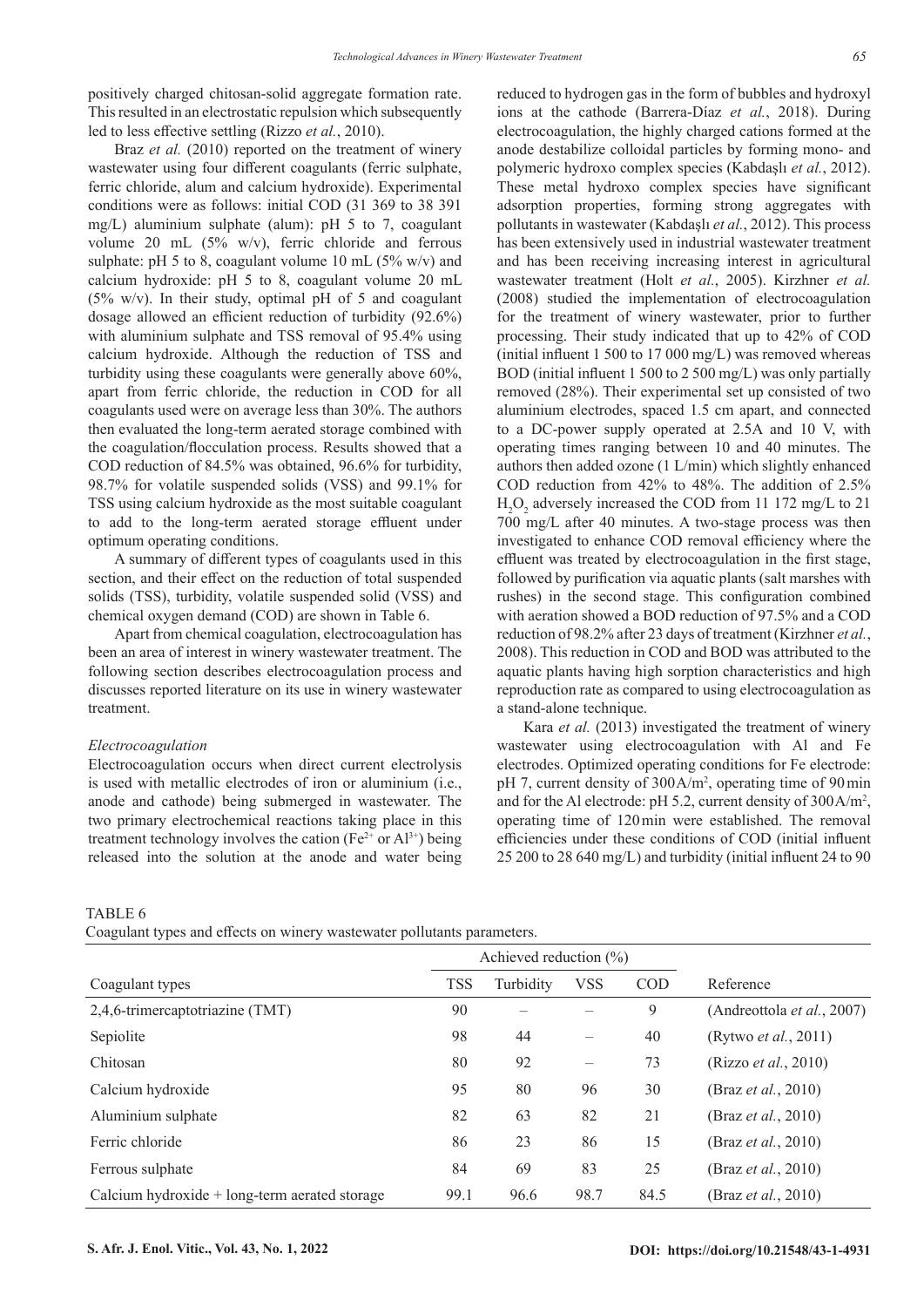NTU) were found to be 46.6% and 92.3%, respectively for the Fe electrode whereas that of Al was 48.5% and 98.6%, respectively. The COD values after treatment with both electrodes were still too high (Al: 13 180 mg/L and Fe: 15 200 mg/L) for disposal, thus indicating that electrocoagulation may be inadequate at reducing COD values to legal discharge limits (Kara *et al.*, 2013).

Orescanin *et al.* (2013) applied electrocoagulation for the treatment of winery wastewater as a pre-treatment step using electrode sets consisting of stainless steel, iron and eventually aluminium combined with sonication with a sodium chloride support electrolyte. Removal efficiencies of their experiment were 55% COD reduction (initial influent 10 240 mg/L vs final treated effluent: 4 580 mg/L), 98% reduction in turbidity (initial influent: 3 190 NTU vs final treated effluent: 61 NTU) and 98% reduction in suspended solids (initial influent 2 680 mg/L vs final treated effluent: 52 mg/L). The authors postulated that the removal of suspended solids may have been due to coagulation/flocculation with  $Fe^{2+}$ ,  $Fe^{3+}$  and  $Al^{3+}$ ions released into the treated solution via electrochemical corrosion of the sacrificial steel, Fe and Al electrodes, precipitation of hydroxides and finally co-precipitation of Fe and Al hydroxides. Electrocoagulation has major advantages which include having a small footprint, a high degree of automation as well as no chemical addition is required in this process resulting in minimal secondary pollution and sludge volumes in comparison to chemical coagulation. In contrast, the 'sacrificial anodes' need to be replaced periodically and energy requirements presents another challenge to successfully operate this process (Islam, 2019). Therefore, in countries prone to electricity shortages, this may not be a feasible treatment option unless renewable energy can be used as a source of power to the electrodes.

Based on the previously mentioned electrocoagulation treatment studies, it can be concluded that the use of conventional Al and Fe electrodes are substantially effective for removing suspended solids and turbidity, but not for significantly reducing COD values with COD reduction generally less than 60% in all the above cases (Refer to Table 7). Hence, this method may be suitable as a pretreatment step to slightly reduce organic concentration of the wastewater prior to the incorporation of secondary treatment methods such as biological treatment to further remove (soluble) organic constituents in the wastewater, as will be discussed later.

Highly soluble alcohols, acids, sugars and compounds such as tannins and polyphenols contribute towards the organic matter in winery wastewater which may not be

removed solely by physicochemical techniques (Lucas *et al.*, 2010). Therefore, a common secondary treatment phase is utilized which involves biologically treating the dissolved organic pollutants in winery wastewater. The following section will highlight biological treatment as applied to winery wastewater. The preceding treatment phases (preliminary and primary) are essential steps to condition the wastewater to be effectively treated via biological processes.

## **Biological Treatment Methods**

In biological treatment methods, aerobic, anaerobic and combined anaerobic/aerobic systems are most commonly used and generally take place during secondary the treatment phase. These methods are often classed to be environmentally friendly, since the organic matter contained in winery wastewater is readily biodegradable. Biological winery wastewater treatment plants rely on the selection of a mixture microbial flocs using recycled settled biomass and developing high performance reactors by increasing the concentration of biomass inside the reactors (Eusébio *et al.*, 2004). The following sections will discuss the application of aerobic and anaerobic biological treatment techniques in winery wastewater.

#### *Aerobic Treatment*

Aerobic systems are one of the most widely used technologies in wastewater treatment as a whole and consists of lagoons equipped with large pumps where natural aerobic bacteria growth in wastewater is facilitated by way of air circulation (Kyzas *et al.*, 2016). Aerobic processes may often be adequate to comply to legal discharge regulations, however, foul odours and ground water pollution are commonly known to occur (Bories *et al.*, 2007). Most large wineries treat their wastewater on site with aerated ponds being the simplest, most common and least expensive (Storm, 2001). However, these systems have been reported to have reduced rates of biological activity during cold weather which is a concern for wineries with year-round operations (Alisawi, 2020).

#### *Activated sludge process*

Fumi *et al.* (1995) were one of the first groups of researchers to employ conventional (long term) activated sludge (LTAS) as a treatment technology for winery wastewater. The authors stated that this process allows for a simple and flexible treatment of winery wastewater. Since winery wastewater is low in nutrient content, urea and phosphate salts addition is needed to ensure that the process of cellular synthesis occurs (Lofrano & Meric, 2015). Their reactor

TABLE 7 Electrochemical treatment comparison of winery wastewater.

|                                 | Achieved reduction $(\%)$ |            |                             |
|---------------------------------|---------------------------|------------|-----------------------------|
| $Electrode(s)$ used             | Turbidity                 | <b>COD</b> | Reference                   |
| Al                              |                           | 42         | (Kirzhner et al., 2008)     |
| Al                              | 44                        | 40         | (Kara et al., 2013)         |
| Fe                              | 99                        | 49         | (Kara <i>et al.</i> , 2013) |
| Stainless steel, Al, sonication | 98                        | 55         | (Orescanin et al., 2013)    |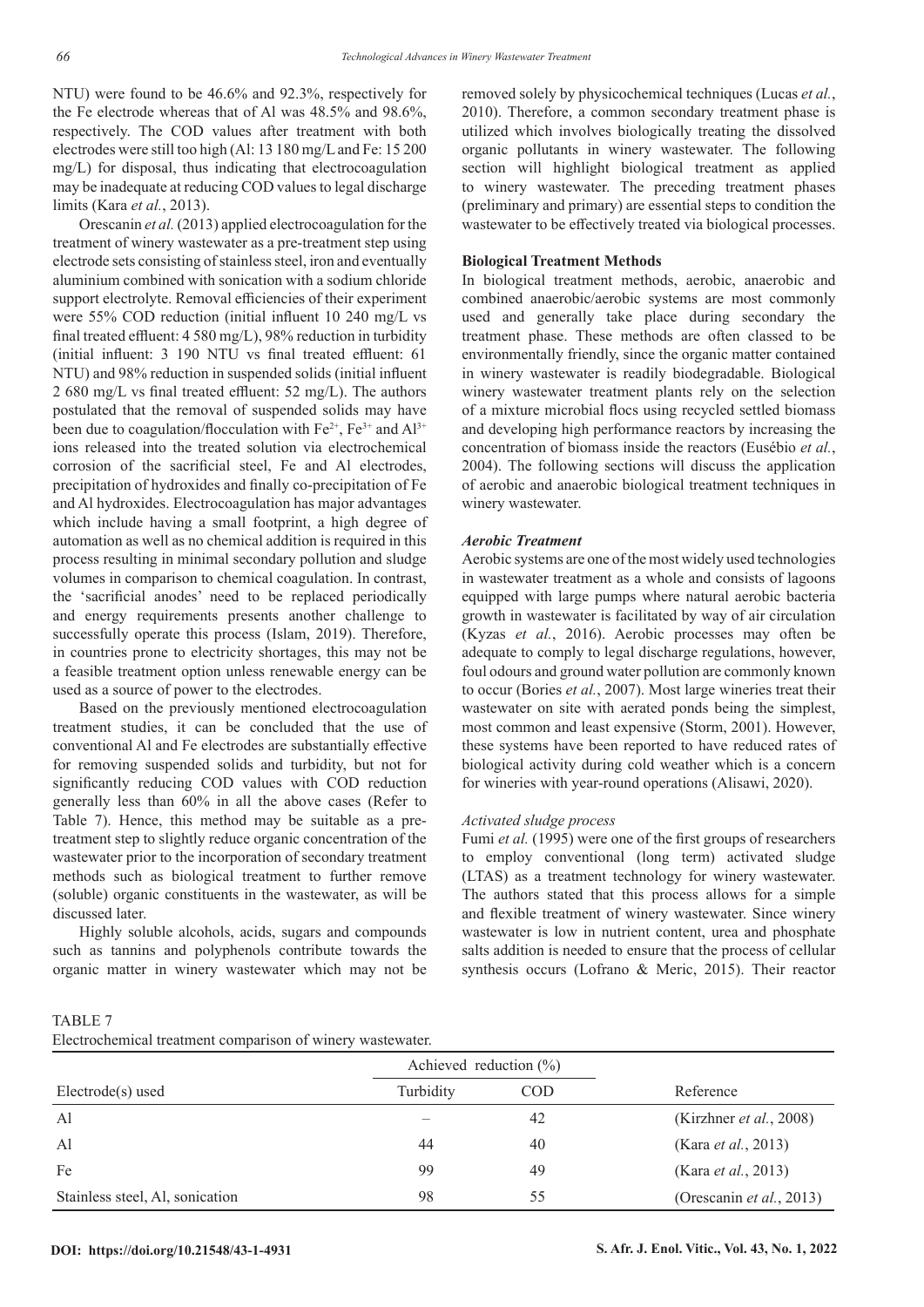consisted of a series of polyester reinforced vertical tanks with one equalization tank, three fully mixed aeration tanks and one conical, up-flow settlement tank equipped with a rotating-drum filter and providing oxygen via a diffusedaeration membrane-plate located at the bottom of each tank. With this configuration, the authors obtained an average of 98% COD reduction with raw (untreated) influent water having COD values of 2 000 to 9 000 mg/L and final COD values ranging between 50 to 130 mg/L. (Fumi *et al.*, 1995). Furthermore, total suspended solids ranged between 200 to 12 00 mg/L in untreated effluent to below 60 mg/L in the treated effluent.

Petruccioli *et al.* (2000) evaluated organic load reduction of winery wastewater using activated sludge through the operation of an air bubble column bioreactor (ABB), fluidized-bed reactor (FBB) and a packed-bed bioreactor (PBB). A trend was observed where an increase in COD removal rates occurred with increasing organic loads. Under optimal operating conditions, the FBB achieved a COD reduction of 88.7%, with a hydraulic retention time (HRT, average time that a soluble compound remains in the bioreactor) of 2.2 days, PBB's COD reduction was 91.1% with 1.2 days' retention and ABB, which yielded the best results, where the COD reduction was 92.2% with 0.8 days retention. The ABB was then subjected to prolonged treatment (280 days, (COD range, 2 700 to 6 600 mg/L) with the maximum organic loading rate applied at 8 800 mg/L per day. The COD reduction during this period was routinely higher than 90% but decreased to a minimum of 80% when operated above critical loading rate 8 240 mg/L per day.

Brucculeri *et al.* (2005) evaluated the feasibility of co-treating municipal and winery wastewaters using conventional activated sludge process. Their treatment plant consisted of an extended-oxidation process during vintage

and a pre-denitrification/oxidation step for the remainder of the year. They showed that COD and nitrogen reduction, was obtained in both cases: with COD reduction of 90% with initial influent having COD value of 200 to 400 mg/L (during vintage) and 87% (non-vintage). Nitrogen reduction of 65%, during both vintage and non-vintage periods were observed with initial concentrations between 20 to 25 mg/L and treated effluent generally below 15 mg/L (Brucculeri *et al.*, 2005).

Petruccioli *et al.* (2002) made use of a jet-loop reactor (JLR) to aerobically treat winery wastewater (see Fig. 3). A JLR essentially consists of, as the name suggests, a jet and a loop reactor. The function of the jet loop reactor involves recycling a part of the reaction medium after reintroducing it back to the feed at the entrance of the reactor (Warmeling *et al.*, 2016). This configuration offers simple construction, ease of operation and superior mixing performance at relatively low energy consumption rates making it a useful application of mass transfer limited multi-phase reaction systems (Warnecke, 1989). According to the results obtained by the authors, at organic loading rates ranging from 400 to 5 900 mg/L per day, the COD reduction ranged between 96% to 98% with final effluents consistently reaching COD values below 200 mg/L. The experiment was then continued for a period of 12 months and loading rate occasionally altered with a varied hydraulic retention time of 2.3 to 4.4 days. The COD reduction within 12 months averaged at 90%. Based on the excellent reactivity of the system to rapid variations in loading rate, the authors concluded that this system will be well adaptable and flexible enough to treat winery wastewater, known for its wide seasonal variability due to the fluctuations in organic matter and volume. However, if homogenization is not adequate, the selectivity of the reaction is reduced. Therefore, the balance between mixing and mass transfer in JLR's is a crucial design aspect (Weber *et al.*, 2019).



FIGURE 3.

Schematic drawing of the jet-loop reactor used in this study. 1, column reactor; 2, degassing tank; 3, settling tank; 4, ejector venturi; 5, centrifugal pump; 6, peristaltic pump (Petruccioli *et al.*, 2002).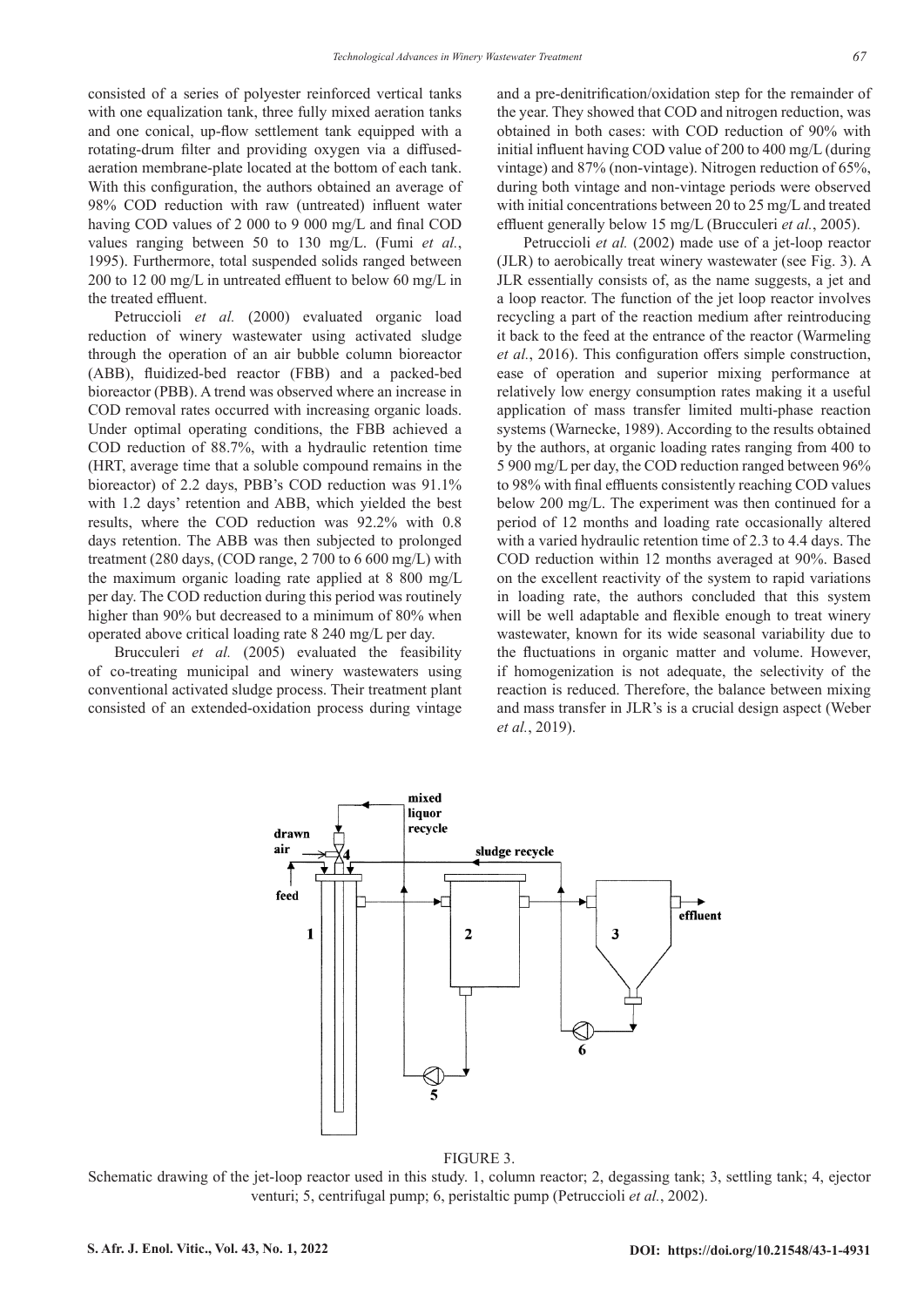Eusébio *et al.* (2004) made use of a JLR spanning over a year using winery wastewaters collected in different seasons which brought about the selection of different acclimatized microorganisms obtained from a variety of activated sludge (winery wastewater, pulp and paper wastewater, biomass from a thermal natural spring and freeze-dried commercial inoculum) preserving a high degree of productivity and conversion. The results showed the development of a specific consortium of microbes which, after a lengthened operation time (390 days) and stringent bioreactor conditions, yielded a COD reduction of 80% (initial value of 3 100 to 27 200 mg/L). There were however some issues faced with this system which includes pump breakage and sporadic foaming events and changes in effluent composition which were responsible for some variations observed during COD reduction (40 to 95%) within the 390-day operation period (Eusébio *et al.*, 2004). The predominant bacterial isolates which reduced organic load belonged mostly to the genera *Bacillus* and *Pseudomonas.* Whereas the absence of *Spirillum* (microaerophile) found in this study confirmed the exceptional aeration rate obtained in the JLR, assessed by the dissolved oxygen levels (which maintained levels between 75-90% saturation). A tabulated summary of the aerobically treated winery wastewater methods is shown in Table 8.

Advancement of aerobic treatment methods have been well documented in the past 20 years. Amongst these technological advances, membrane technology has become one of the most widely used biological treatment methods throughout the agricultural industry.

#### *Membrane bioreactors*

Membrane bioreactors are also amongst the most used aerobic treatment methods world-wide. These systems offer an efficient secondary treatment option. In comparison to conventional activated sludge processes, membrane filtration is used instead of a secondary clarifier. These compact wastewater treatment systems produce high quality treated water. Furthermore, solids concentration is more efficiently controlled in an MBR since membranes retain the usually washed-out fraction of suspended solids contained in systems with secondary settlers (Van Dijk & Roncken, 1997). Artiga *et al.* (2005) studied the treatment of winery and tannery wastewater, using a membrane biological reactor. The experiment was conducted over 120 days where the first 50 days were assigned to treat winery wastewater and the balance dedicated for tannery wastewater treatment. For the winery wastewater, soluble COD influent ranged between 1 000 to 4 000mg/L and tannery, 350 to 2 000 mg/L. The authors obtained a COD reduction of 97% for winery wastewater and 86% for tannery wastewater. The organic matter concentration in the effluent was generally less than 100 mg/L and quite similar during the treatment process, despite the differences in the nature and COD of both wastewaters studied.

Melamane *et al.* (2007) described a study where a combination of a submerged membrane bioreactor (SMBR) and a secondary digester was tested for the treatment of wine distillery wastewater in Worcester, South Africa. Their setup

#### TABLE 8

|  |  |  | Comparison of aerobic winery wastewater treatment techniques. |  |  |
|--|--|--|---------------------------------------------------------------|--|--|
|  |  |  |                                                               |  |  |

| Raw Winery wastewater    |                             |            | Main findings/removal     |                               |
|--------------------------|-----------------------------|------------|---------------------------|-------------------------------|
| quality characteristics  | Technology used             | Analysis   | efficiency                | References                    |
| pH: 7-12.9               | <b>Full scale Activated</b> | $\rm COD$  | pH: $8.3 - 8.6$           | (Fumi et al., 1995)           |
| COD: $2000-9000$ mg/L    | sludge                      |            | 98% COD reduction         |                               |
| TSS: 200-1 200mg/L       |                             |            | $(50-130 \text{ mg/L})$   |                               |
| Nitrogen: 25-75 mg/L     |                             |            | $TSS: < 60$ mg/L          |                               |
|                          |                             |            | $TN:$ <10 mg/L            |                               |
| pH: 3.5                  | Activated sludge with:      | $\rm COD$  | pH 7.5                    | (Petruccioli et al., 2000)    |
| COD: 800-1 100 mg/L      | (a) Air bubble column       |            | (a) 92.2% COD reduction   |                               |
|                          | bioreactor (ABB)            |            | $(450 \text{ mg/L})$      |                               |
|                          | (b) Fluidized bed           |            | (b) 88.7% COD reduction   |                               |
|                          | bioreactor (FBB)            |            | $(500 \text{ mg/L})$      |                               |
|                          | (c) Packed-bed              |            | $(c)$ 91.1% COD reduction |                               |
|                          | bioreactor (PBB)            |            | $(400 \text{ mg/L})$      |                               |
| COD: 200-400 mg/L        | Co-treated winery and       | <b>COD</b> | 90% COD reduction         | (Brucculeri et al., 2005)     |
| TN: $20 - 25$ mg/L       | municipal wastewater        | TN         | $(<50$ mg/L)              |                               |
|                          | using conventional          |            | 65% TN reduction:         |                               |
|                          | Activated sludge (CAS)      |            | $\leq$ 15 mg/L            |                               |
| COD: 800-12 800 mg/L     | Jet-loop activated sludge   | <b>COD</b> | 96-98% COD reduction      | (Petruccioli et al., 2002)    |
|                          | reactor                     |            | $(<200$ mg/L)             |                               |
| COD: 3 100-27 200 mg/L   | Jet-loop activated sludge   | COD        | >80% COD reduction        | (Eusébio et al., 2004)        |
|                          | reactor                     |            |                           |                               |
| COD: 1 000-4 000mg/L     | Membrane bioreactor         | <b>COD</b> | 97% COD reduction         | (Artiga <i>et al.</i> , 2005) |
| COD: 100-8 000 mg/L      | Membrane bioreactor         | <b>COD</b> | 97% COD reduction         | (Valderrama et al., 2012)     |
| COD: $2000 \text{ mg/L}$ | Membrane bioreactor         | <b>COD</b> | 95% COD reduction         | (Vergine et al., 2020)        |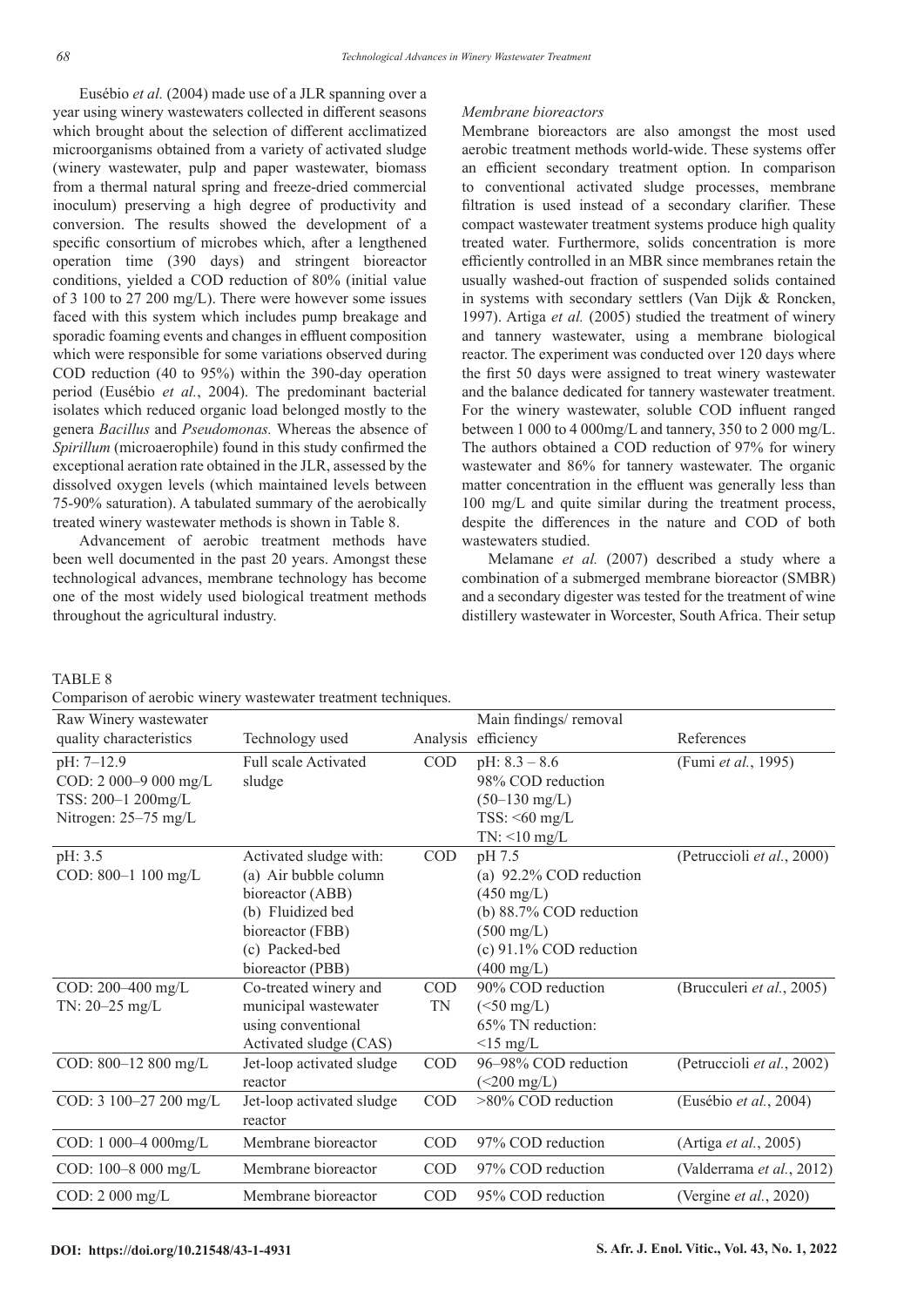consisted of four individual reactors and the testing period lasted for 30 days. pH buffering was achieved using 1 000 mg/L CaCO<sub>3</sub> and  $K_2$ HPO<sub>4</sub> for the first 10 days and then increased to 8 000 mg/L CaCO<sub>3</sub> and 4 000 mg/L  $K_2$ HPO<sub>4</sub> for the remainder of the study. The first reactor (reactor A), a balancing tank supplied reactor B (the SMBR) with wastewater which subsequently fed the treated effluent (from the SMBR) to a permeate balancing tank (reactor C) and finally the effluent contained in reactor C was fed to a secondary digester (reactor D). With this configuration, a COD reduction of 76% (average influent of 4 840 mg/L) could be obtained after 22 days, prior to the inoculation of the secondary digester (reactor D), with 25% COD removal occurring in the first 10 days. Secondary digestion and buffering COD reduction remained constant between 72 and 76% after 16 days of treatment with treated wastewater having COD values of roughly 1 100 mg/L. The treated effluent did however, not meet the standards required for crop irrigation (due to constant phosphate levels of 100 mg/L throughout the study) (Melamane *et al.*, 2007).

Valderrama *et al.* (2012) conducted a case study where winery wastewater treatment was compared using conventional activated sludge as well as a membrane bioreactor. The reduction of COD (influent 100 to 8 000 mg/L) was marginally higher for the MBR (97%) than for the CAS (95%). The high-quality treated effluent in their study met the requirements for reuse in agricultural practices based on Spanish legislation. Although both systems displayed high reduction in COD values, the MBR outperformed the CAS simply because of its design simplicity, process flexibility towards influent changes and smaller footprint.

Vergine *et al.* (2020) made use of self-forming dynamic membrane bioreactors (SFD-MBR) to treat canning and winery wastewater. Their system showed good reduction of COD (94%.) for the canning wastewater with the soluble COD fraction not exceeding 100 mg/L (initial COD of 1 000 mg/L). Similarly, the COD reduction in winery wastewater was 95% (initial COD of  $\pm$  2 000 mg/L). Feed composition and operating conditions of the SDF-MBR adversely affected the filtration performance of this system which required constant cleaning (once every 4 days for 80 days). Furthermore, it can be concluded that the filtration performance which was influenced by membrane fouling resulted in an increase in energy consumption due to more intense aeration of the membrane, consequently increasing operational costs of this system.

MBR technology has the advantage of its flexibility in terms of influent loading, small footprint, reduction in sludge produced and a compact system with greater capability of solid removal and disinfection (Jeison & van Lier., 2007; Tewari *et al.*, 2010). But as with many membrane systems, fouling, decrease in flux and ultimately membrane replacement should be considered when applying this technique. Fouling in membrane processes, occurs via solids, colloids and solutes being deposited onto or into the membrane pores by way of various mechanisms such as adsorption, poreclogging and pore-blocking. When membranes are fouled, their permeability substantially decreased, but can be restored by cleaning procedures (backwashing) however this directly affects the operational downtime of MBR systems (Guglielmi *et al.*, 2007).

#### *Fixed bed biofilm reactor*

Andreottola & Foladori (2005) used a full-scale two-stage fixed bed biofilm reactor (FBBR) filled with plastic carriers to treat winery wastewater. The FBBR consisted of a first stage divided in two parallel reactors which offered flexibility in flow rate during vintage and non-vintage periods of the year and reduced the COD values by 70% (about 7 000 mg/L influent COD as annual average). A third FBBR was then used to enhance the quality of the wastewater with a total average COD reduction of 91% throughout a year of operation. The first stage in the FBBR system largely contributed to the oxidation of biodegradable COD, whereas the second stage essentially refined the effluent arising from the first stage having slowly biodegradable COD or flow rate peaks. It was however, observed that any further reduction was not possible due to the non-biodegradable soluble COD fraction (approximately 10% which was not explicitly identified by the authors) in which FBBR and settling was not equipped to remove. Importantly, back-washing of the FBBR was not required during seasonal period (Sept-March) due to the high empty space offered by the plastic carriers.

#### *Rotating biological contactor*

Implementation of a pilot-scale rotating biological contactor (RBC) was investigated to treat winery wastewater by Coetzee *et al.* (2004). Their results indicate that this biological system is not efficient enough at removing organic matter since it only reduced the COD (influent:  $4000$  to  $8000$  mg/L) by an average of 23% and a maximum reduction of 43% (Coetzee *et al.*, 2004). Although the authors stated that this could be an effective pre-treatment technique, the application of RBC to winery wastewater is limited. If compared to other methods mentioned earlier in this review (refer to Table 8), conventional activated sludge, JLR and MBR's would be more suitable selections in terms of total organic load removal efficiency.

Table 9 compares the advantages and drawbacks of aerobic wastewater treatment technologies as applied to winery wastewater which includes activated sludge, jet loop reactors, membrane bioreactors and fixed bed biofilm reactors.

Based on the comparison, it can be concluded that MBR systems are most suitable and adaptable to the variation in influent flow as well as treatment of wastewater with high organic content to discharge/re-use quality standards. Membrane fouling should however be taken into account when considering this type of treatment technology.

#### **Anaerobic Treatment**

As mentioned previously, winery wastewater is high in organic content, it is therefore worthwhile to consider energy generation from anaerobic digestion processes combined with wastewater treatment. Anaerobic digestion occurs without the presence of oxygen and is dependent on alternative metabolic pathways used by a group of disparate microorganisms (Mosse *et al.*, 2012). The basis of this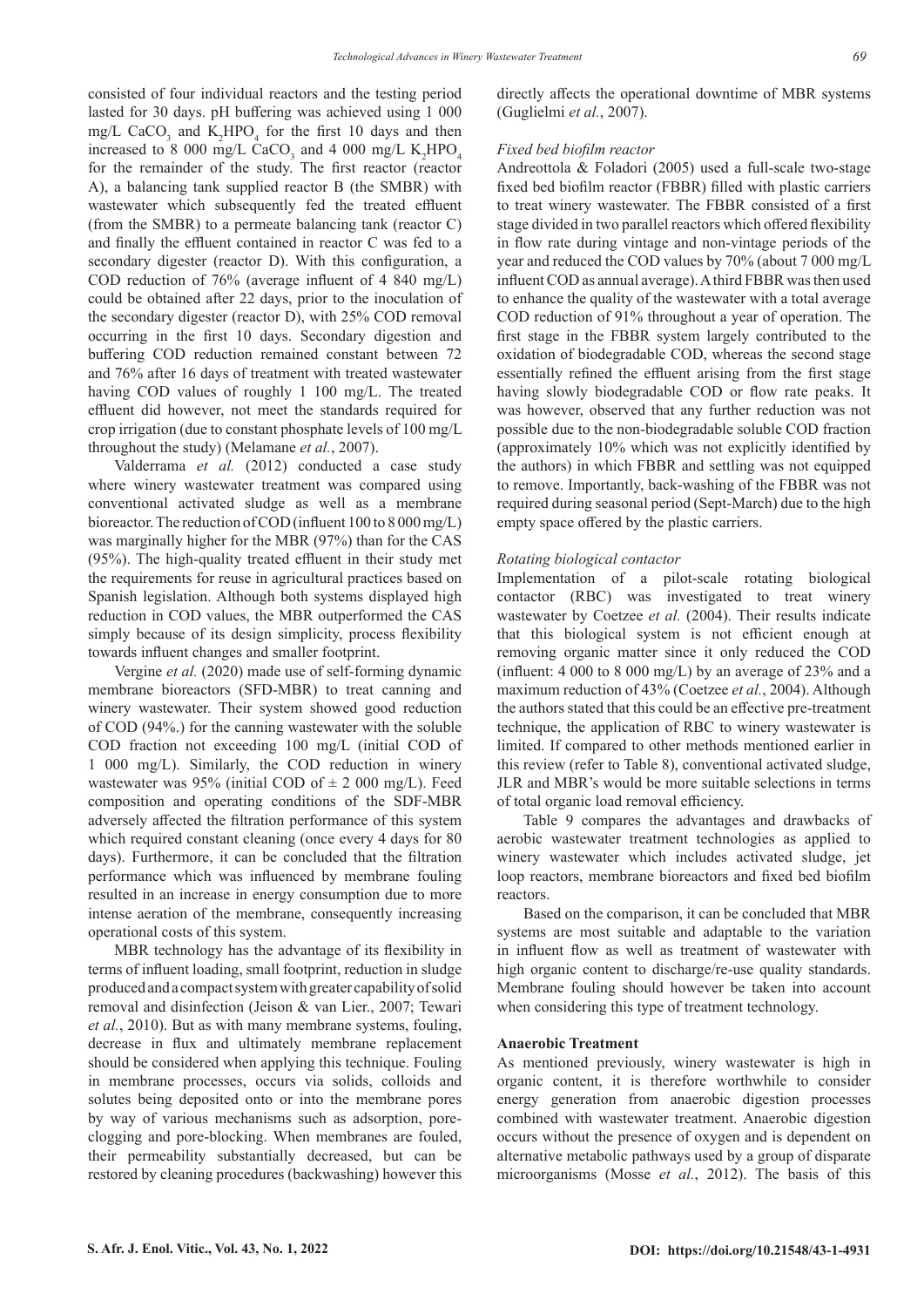# TABLE 9

Winery wastewater Aerobic treatment processes comparison: Advantages and disadvantages (modified from Andreottola *et al*., 2009; and Lofrano *et al*., 2015).

| Aerobic treatment systems | Advantages                                 | Disadvantages                            |
|---------------------------|--------------------------------------------|------------------------------------------|
| <b>Activated Sludge</b>   | >80% COD and BOD reduction efficiency      | High operational costs                   |
|                           | Less retention time required               | pH control                               |
|                           | Easy management                            | periodic bulking                         |
|                           |                                            | Phenolic compounds adversely affect      |
|                           |                                            | biomass growth                           |
|                           |                                            | Energy intensive                         |
|                           |                                            | Nutrient supplementation required        |
| Jet loop reactor          | >80% COD reduction                         | Decreased sludge settleability           |
|                           | High oxidizing potential                   | Limited application in winery WW         |
|                           | High mixing and turbulence                 |                                          |
|                           | High reduction of phenolic compounds       |                                          |
| Membrane bioreactor       | High quality treated effluent (>95%)       | Fouling (decreased filterability)        |
|                           | Direct reuse on site possible              | pH control                               |
|                           | Compact                                    | Limited data on membrane longevity       |
|                           | Rapid startup                              | (i.e., often module replacement might be |
|                           | Small footprint                            | required)                                |
|                           | Less sludge produced                       | Nutrient addition may be required        |
|                           | Simultaneous nitrification-denitrification |                                          |
| Fixed bed biofilm reactor | High organic reduction efficiency (>90%)   | pH control                               |
|                           | in organic matter)                         | Nutrient addition may be required        |
|                           | Compact                                    |                                          |
|                           | No return flow and back washing            |                                          |
|                           | Moderate management                        |                                          |

technique involves the consumption of dissolved organic matter via a group of anaerobic micro-organisms (in the winery wastewater), with biogas being the main product of this treatment method (Basset *et al.*, 2016). Thus, a major advantage of anaerobic treatments methods is the generation of energy (in the form of biogas) which can be used to maintain operational process requirements.

Distillery wastewater treatment was studied by Wolmarans & de Villiers (2002) using an up flow anaerobic sludge blanket (UASB) as pre-treatment and monitored its performance of a three-year period (1998 to 2000). This system achieved a high reduction of COD (average influent of 26 669 mg/L, treated effluent 2 814 mg/L) of more than 90%. The start-up procedure of the UASB system was carefully monitored (for three weeks) where volumetric loading rates (defined as the kilograms of COD fed to the reactor per cubic meter of total reactor volume per day) of 4 000 and 18 000 mg/L per day were applied. Generally, this technique requires an initial start-up procedure which can take between one week to two months. The start-up of the UASB used by the authors took 7 to 8 days before process stability was achieved for operations in 1998 and 1999, with temperature and pH of the reactor being constant with average values of 35°C and 5.8, respectively. During these two seasons (1998 and 1999), the COD removal was maintained at roughly 90%. Conversely the start-up procedure during the 2000 season required 25 days to reach similar conditions and COD removal efficiencies. During the first week of the 2000 season, COD removal efficiency increased from 60 to over 90%. However, a sharp decrease was observed when the authors increased the loading rate from 6 000 mg/L per day to 12 000 mg/L per day (from >90% to 65%). The authors then decreased the loading rate to below 8 000mg/L per day for the following 19 days until stabilization was achieved. Thereafter the loading rate was dramatically increased to 18 000 mg/L per day with no significant decrease in COD removal efficiency (>90%). During this rapid decrease and increase in COD loading for the 2000 season, it was noted that care must be taken when using UASB systems since a decrease in granule stability may be experienced with fluctuating COD loadings, consequently resulting in a decrease in UASB reactor performance.

Ganesh *et al*. 2010 investigated the treatment of winery wastewater using three anaerobic fixed-bed reactors. In their study, three small polyethylene floating carriers (named: S9, S30 and S40 with organic loading rates corresponding to 42 000, 27 000 and 22 000 mg/L per day, respectively) were used as media for biomass immobilization and retention. This configuration was able to remove 80% of COD (influent COD value of 18 000 to 21 000 mg/L). The authors mentioned that supplemental nutrients (nitrogen and phosphorus) to maintain a C:N:P ratio of 400:7:1 were required for cellular growth in the biological phase. The 80% reduction in COD highlights lower reactor volume, energy consumption (compared conventional activated sludge processes) and land area requirements for the implementation of this biological treatment process. However, a drawback of this technique is that it requires aerobic treatment (or a post treatment) to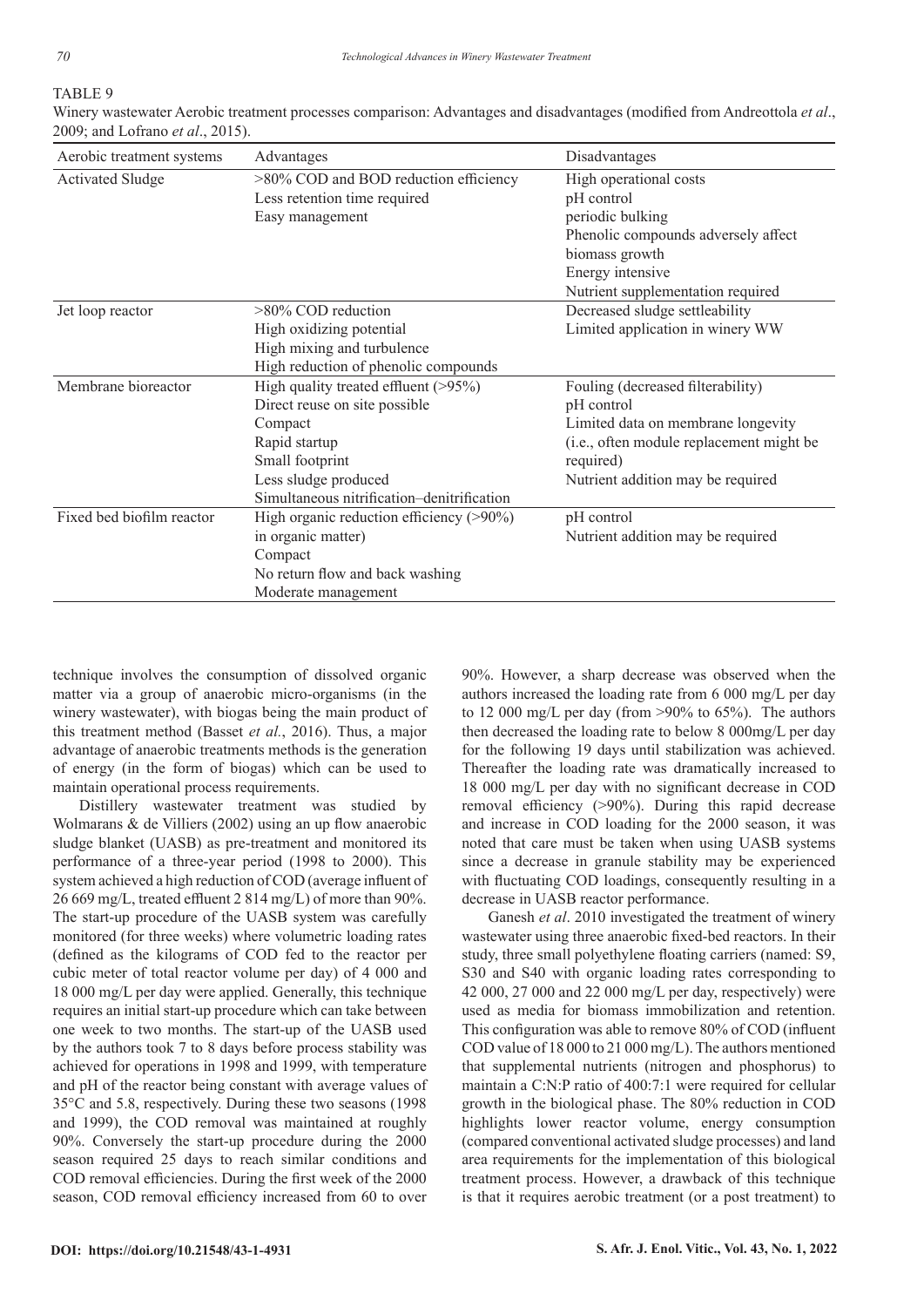make the final effluent fit for disposal.

Laing (2016) investigated the feasibility of an anaerobic sequencing batch reactor (AnSBR) to treat synthetic winery wastewater in South Africa. In this study the treatment parameters for two types of synthetic effluent (1 000 to 4 000 mg/L and 4 000 to 7 000 mg/L COD, respectively) were optimized using lab-scale reactors (14.7 L, with granular mesophilic biomass kept at 35°C). During the first phase of the study (COD 1 000 to 4 000 mg/L), an average COD reduction of 88% was achieved whereas 80% COD reduction occurred in the second phase (4 000 to 7 000 mg/L) with both phases having controlled pH values of 7.2. The optimized parameters that were studied include the pH, feeding time and mixing frequency. This system used by the author produced biogas with the methane fraction forming more than 80% of the biogas (in the absence of nitrogen), compared to the typical biogas production which is made up of 70% methane and 30% carbon dioxide. This was achieved by increasing the COD:N fraction in the reactor, ultimately producing (according to the authors) an "upgraded biogas". During this step, when the mixing time in the reactor was optimized, less granule shearing occurred and better methanogen protection was observed. Based on these results, the author recommended that this reactor has the potential to be up scaled to a pilot scale set-up which could then be used to determine the feasibility and cost of the AnSBR process on a larger scale.

The feasibility of anaerobic membrane bioreactors (AnMBR) was recently studied by Basset *et al*. (2016). Specific organic loading rate in their study was kept below the methanogenic activity (300 mg/L per mixed liquor suspended solids (MLSS) per day whilst the wastewater had a total COD of 6 752 mg/L; and a soluble COD fraction of 4 040 mg/L. The AnMBR used in their study achieved a 96.7% COD reduction, producing 87.1% of methane in the process. Membrane fouling was however a limiting factor, especially inside the membrane pores, which decreased the membrane flux by 80%. Fouling in membranes is major limitation, as previously stated, since it affects treatment quality, efficiency and, also corresponds to more energy being needed to operate under fouled conditions.

Anaerobic treatment of winery wastewater generally displays COD reduction in the range of 80 to 98% with biogas production between 500 to 600 L per kilogram of COD removed, with 60 to 80% being methane (Moletta, 2005). Although anaerobic treatment produce biogas with less amount of sludge and are generally odour free, their COD/ BOD reduction efficiency and consistency is not sufficient to be released to water bodies without having undergoing post aerobic treatment (Bharathiraja *et al.*, 2020). Table 10 compares aerobic and anaerobic treatment methods.

#### **Constructed wetlands**

A constructed wetland is an artificial shallow basin filled with substrate (i.e., soil or gravel) and planted with vegetation highly tolerant to saturated conditions which are designed to mimic the bioremediatory process occurring in natural wetlands (Welz *et al.*, 2015). The plants contained in constructed wetlands metabolize available nutrients and may accumulate heavy metals and degrade certain organic contaminants (Welz *et al.*, 2015). Provided adequate land space, constructed wetlands represent a cost-effective, ecologically friendly and aesthetically appealing option for wastewater remediation (Masi *et al.*, 2002). The mechanisms involved in constructed wetlands to treat wastewater comprises of the settling of particulate matter, filtration and chemical precipitation through contact between water and the substrate (soil), adsorption and ion-exchange on the surfaces of plants and substrates as well as the breakdown and transformation of pollutants by microorganisms and plant uptake (Omondi & Navalia, 2016). In essence, constructed wetlands may fall into secondary/tertiary treatment but is often grouped to be a combination of primary, secondary and tertiary treatment methods.

Literature has shown that winery wastewaters may have phytotoxic effects on wetland plant species which is a fundamental rationale for the construction and design of constructed wetlands. Ideally, a constructed wetland plant should be able to tolerate high-organic loads and remove significant amounts of contaminants thereby purifying the effluent in a relatively short period of time (Arienzo *et al*., 2009a).

Shepherd *et al*. (2001) demonstrated the use of a pilot scale horizontal subsurface flow (HF) constructed wetland (6.1 m long  $\times$  2.4 m wide  $\times$  1.2 m deep) in a medium sized winery (producing  $18, 200$  m<sup>3</sup> wine per year) with flows ranging from 80 to 170 m<sup>3</sup>/day and COD organic loads of 500 to 45 000 mg/L. Their system had a surface area of 14.9 m<sup>2</sup>,

TABLE 10

Comparison between aerobic and anaerobic treatment system (Adesoji & Joseph, 2016).

| Parameter               | Aerobic                            | Anaerobic               |
|-------------------------|------------------------------------|-------------------------|
| COD reduction           | $65 - 90\%$                        | 90–98%                  |
| Energy release          | Low: only CO <sub>2</sub> released | High: $CH4$ is produced |
| Energy consumption      | Low                                | High                    |
| Sludge production       | Low                                | High                    |
| Nutrients (N/P) removal | Low                                | High                    |
| Space requirement       | Low                                | High                    |
| Interrupted operation   | Easy                               | Challenging             |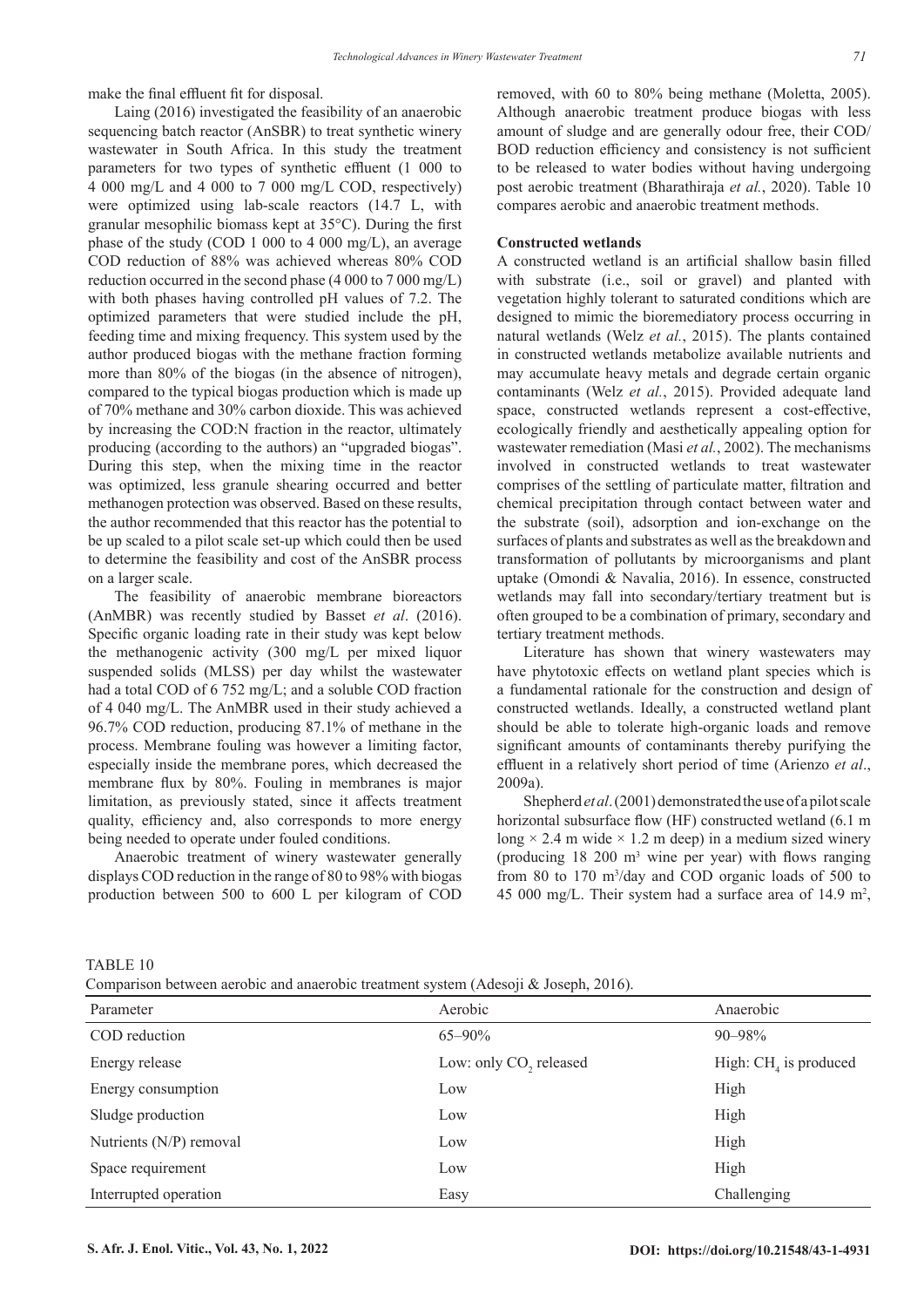filled with pea gravel with a hydraulic conductivity of 2 mm/s which received the effluent from an up-flow coarse sand filter used as pre-treatment with a 10-day hydraulic retention time. The CW was planted with *Typha dominicus, Schoenoplectus acutus* (referred to in original article as *Scirpus acutus* but the genus name has since changed) and some *Sagittaria latifolia* and the wastewater was diluted and fed to the CW at 500 L/day with an initial COD concentration of 993 mg/L which was then increased to COD values of 5 000 mg/L. During their experiment, a COD reduction efficiency of at least 97% with influent concentration less than 5 000 mg/L and 97% removal of TSS with influent values of 450 mg/L were obtained (Shepherd *et al.*, 2001).

Grismer *et al*. (2003) studied the effect of retention time and treatment performance of a full-scale constructed wetland process when applied to winery wastewater. Two full-scale subsurface wetlands were evaluated during harvest crush and spring season with data collected from a medium sized winery near Hopland, California and another from a smaller winery near Glen Ellen, California. The wetland applied to Hopland displayed COD reductions of 49 to 79% and a tannin removal rate of 46 to 76%. An observation was made where pollutant removal was more efficient during non-crush season. At the Glen Ellen winery, the authors obtained a significant COD reduction where the influent had COD concentrations of 8 000 mg/L whereas the treated effluent was as low as 5 mg/L (Grismer *et al.*, 2003).

Mulidzi *et al*. (2007) achieved an average COD reduction of 80% (influent average of 14 000 mg/L) with the treated effluent displaying COD values of 500 mg/L. The volume of winery wastewater used by the authors was  $4 \text{ m}^3$ . The dimensions of the constructed wetland used during their study was 45 m long  $\times$  4 m wide  $\times$  1.2 m deep filled to a depth of 0.9 m with diatomic gravel with particle sizes between 20 to 30 mm. The gravel bed had a porosity of 35% with a total wetland volume of  $162 \text{ m}^3$  and a pore volume (with access to roots and wastewater) of  $56.7 \text{ m}^3$ . In the same study during the years 2004 to 2005 a COD reduction using this system during winter was 83% and 80% COD reduction during summer using winery wastewater from Goudini, South Africa. Subsequently, constructed wetland treatment during 2005 and 2006 yielded an average COD reduction of 82%, with 88% of the reduction occurring in winter and 77% COD reduction occurring during the summer months (Mulidzi, 2007). In a separate study, conducted by the same authors (Mulidzi *et.al*., 2010), the retention time was decreased by half with a winery wastewater volume of  $8.1 \text{ m}^3$  (7 days compared to the earlier study which had retention time of 14 days. The treated effluent displayed COD values of 5 000 mg/L with a removal efficiency of 60% within 7 days. This was an important finding since the treated effluent after 7 days met the minimum requirements for soil irrigation as per the South African guidelines (Mulidzi, 2010). A further essential comparison between the two studies (14-day retention time vs 7-day retention time) was that 60% of COD reduction was achieved in 7 days with a higher wastewater volume  $(8.1 \text{ m}^3)$ compared to  $4 \text{ m}^3$ ). Furthermore, it was observed that a pretreatment for the removal of solids was crucial since the solids contained more than 40% of the COD load, which if unfiltered could cause clogging of the system.

In a more recent study conducted by Milani *et al*. (2020), the investigation of a multistage constructed wetland used for winey wastewater was conducted and analysed for its suitability for irrigation re-use. This multistage configuration consisting of vertical subsurface flow bed (VF), horizontal subsurface flow bed (HF) and a free subsurface flow unit  $(FSF)$  and treating 3 m<sup>3</sup> of wastewater per day at the Marabino winery in Sicily, Italy achieved COD and TSS reduction of 81 and 69%, respectively. The wastewater used in their study was mixed with sewage produced by the ablution facilities used throughout the winery. The wastewater was screened, followed by an equalization tank  $(5 \text{ m}^3)$  and the constructed wetland (Milani *et al.*, 2020). With this system, after the horizontal subsurface flow wetland, 96% of the samples met the legal Italian irrigation limit for COD which was further increased to 100% compliance after the final free subsurface flow unit (2 020 mg/L influent with a minimum of 3 mg/L after multistage treatment). Furthermore, only 34% of the samples exceeded TSS limits (10 mg/L) and 18% exceeded BOD limit (20 mg/L) after treatment. The reasoning for this observation was explained by algae growth which occurs in the FSF stage, subsequently increasing the TSS and BOD5 concentration of the effluent. Based on these results, the authors stated that the implementation of this multistage constructed wetland was a feasible treatment option for winery wastewater due to its high efficiency and compliance for irrigation guidelines as per the Italian legislation. Furthermore, it was noted that constructed wetlands are particularly suitable for small to medium wineries where the construction, operation and maintenance costs of conventional wastewater treatment plants may not be economically sustainable by the owners of the wine farm.

In contrast to the statement made by Milani et al., (2020), we do suggest that constructed wetland systems are more suitable for medium to large wineries largely based on the space requirements for constructed wetlands. Small wineries may usually adopt minimal treatment (preliminary and primary) and most often combine their wastewater with sewage before being treated at local municipalities in order to dispose of their effluent in an adequate manner.

Constructed wetlands are essentially simplified treatment systems with low energy requirements. It can provide aesthetic benefits to wineries, the design, construction and maintenance is simplistic, and the operational costs are low in comparison to many other winery wastewater treatment techniques (e.g., activated sludge and membrane technology). Albeit, that the constructed wetlands have the previously mentioned advantages, it is a significantly land intensive technology and would not be suitable for small wineries. In addition, the removal of suspended matter is crucial to the performance of the wetland system with a pretreatment step being imperative to prevent clogging of the system.

Apart from the abovementioned treatment technologies, tertiary treatment such as advanced oxidation processes have been extensively researched in the past few decades and will be discussed further in the following section.

#### **Advanced oxidation processes**

Advanced oxidation processes have been receiving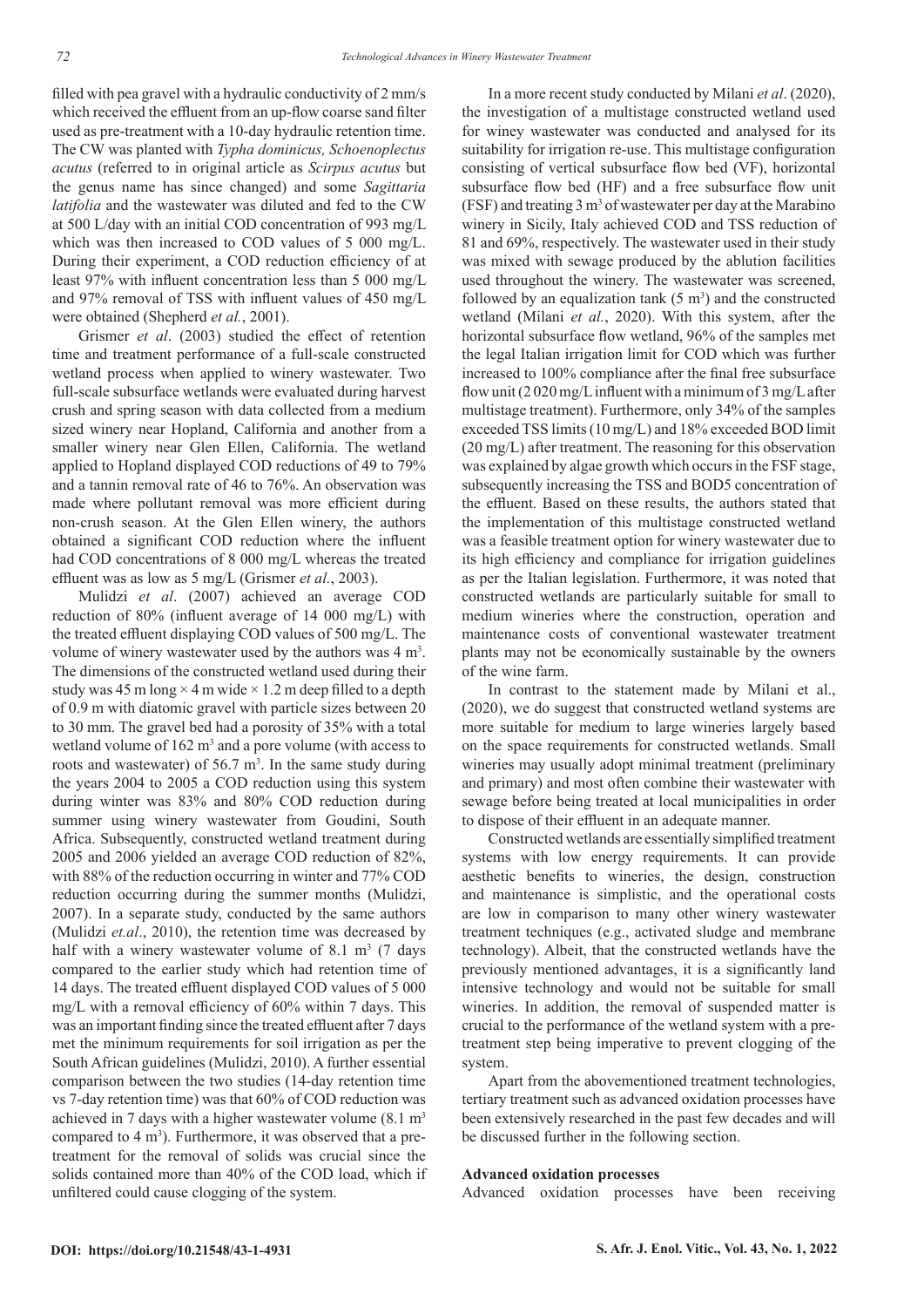increasing attention to treat a variety of agro-industrial wastewaters (Chong *et al.*, 2010). Winery wastewaters have been documented to be challenging to fully treat winery with biological methods alone. The emerging research on adopting advanced oxidation processes to treat the seasonal and flow varying wastewaters has been shown to produce promising results and can be used as a treatment step before subjecting the wastewater to aerobic biological treatment (Ovelleiro *et al.*, 2006). The principal objective of advanced oxidation processes (AOPs) in wastewater treatment involves the partial or complete degradation of organic contaminants (Coha *et al.*, 2021). After partial degradation, there may still be oxidisable but less harmful products and in the case where complete oxidation occurs, mineralization (transformation of all organic compounds into carbon dioxide and mineral salts) is attained (Coha *et al.*, 2021). Here the main mechanism of oxidation in AOPs occurs via the production of highly reactive hydroxyl free radicals able to non-selectively react with oxidisable organic species with fast reaction kinetics (Coha *et al.*, 2021). In general,  $O_3$  (ozone),  $H_2O_2$  (hydrogen peroxide) and UV (ultraviolet) irradiation are used to generate hydroxyl radicals in the first step of oxidation. Thereafter, a reaction ensues between the radicals and organic contaminants finally producing precipitates (Jaiyela & Bwapwa, 2016). For the purpose of this paper, advanced oxidation processes based on Fenton process will be discussed.

#### *Fenton Process*

The Fenton reagent is widely used in wastewater treatment and is a combination of  $Fe<sup>2+</sup>$  salts and hydrogen peroxide  $(H<sub>2</sub>O<sub>2</sub>)$ . The implementation of the Fenton reagent is mainly due to its ability to easily oxidize organic compounds and form hydroxyl radicals in a simple way as shown in Eq. 1 and Eq. 2 below.

$$
Fe^{2+} + H_2O_2 \rightarrow Fe^{3+} + OH + OH
$$
 (Equation-1)  

$$
Fe^{3+} + H_2O_2 \rightarrow F^{2+} + HOO \cdot + H^+
$$
 (Equation-2)

The effectiveness of this technique relates to the formation of strong hydroxyl radicals (OH) and the oxidation of  $Fe^{2+}$ to Fe3+and since both ions are coagulants, a Fenton process may have a synergistic effect, i.e., oxidation and coagulation (Ippolito *et al.*, 2021).

Ippolito *et al*. (2021) studied the treatment of winery wastewater using a Fenton process. The main findings obtained in their study suggest that this process could reduce COD values by 54% (influent COD: 20 000 mg/L). This was achieved after pH adjustment from pH 4.6 (raw effluent), to a pH of 8 using hydrated lime (bentonite was used to promote the precipitation of suspended substances before pH adjustment with lime). This was accompanied by a 75% reduction in TDS from 4 680 mg/ to 1 170 mg/L. Furthermore, an analysis of variance (ANOVA) test was conducted to determine optimum concentrations of  $H_2O_2$ / Fe2+ and a 60% reduction in COD values were obtained with 60 L/m<sup>3</sup> of hydrogen peroxide and 30 kg/m<sup>3</sup> of ferrous sulphate heptahydrate. Lastly, a study of the influence of pH was carried out and the optimum concentrations as mentioned above were used on raw effluent (pH 3.5 to 4.5). The reduction in COD value during this experiment ranged

from 40% at pH 3, to 52% at pH 4 to 4.5 (Ippolito *et al.*, 2021).

Besides stand-alone Fenton processes, photo Fenton processes have also been studied in winery wastewater treatment. Upon addition of UV/Vis light (i.e., photo-Fenton reactions) additional radicals are produced aiding the regeneration of the catalyst (Eq. 3 and Eq. 4) (Ovelleiro *et al.*, 2006; Anastasiou *et al.*, 2009). The photo-Fenton process is pH-dependent (with an optimal pH 2.8) due to precipitation of iron, thus strict pH control is required (Davididou & Frontistis, 2021).

$$
Fe^{3+} + H_2O + hv \rightarrow Fe^{2+} + H^+ + OH \cdot \text{(Equation-3)}
$$

$$
Fe^{2+} + H_2O_2 \rightarrow Fe^{3+} + OH^- + OH \cdot \qquad \text{(Equation-4)}
$$

Table 11 below shows a summary of Fe-based advanced oxidation processes as applied to winery wastewater.

Advanced oxidation processes based on Fe, shows great potential to be either used as a pre- or post-treatment step during the treatment of winery wastewater reaching reduction in COD values up to 90% in some cases (Lucas *et al.*, 2009b). Photo Fenton for example has advantages such as (i) at low concentrations the ferrous catalyst is in abundance and nontoxic, (ii) hydrogen peroxide can easily be diluted, (iii) no mass transfer limitations exist due to all reagents being in the liquid phase (Ioannou *et al.*, 2015). But as with many techniques, Fe-based advanced oxidation processes also suffer from various limitations which have been tabulated in Table 12.

#### **CONCLUSIONS**

The generation of varied quantities of winery wastewater coupled with fluctuations in the composition of winery wastewater throughout the wine making process presents a difficult task to wineries in selecting suitable treatment methods. Based on the literature cited for the treatment of winery wastewater, a common trend was observed where many techniques' shortfalls are related to the fluctuations in organic content and volume of the wastewater. Furthermore, the different phases (primary, secondary and tertiary) in wastewater management are essential to controlling the effluent quality and largely depend on its end use and relevant regulations. Importantly, winery wastewater treatment plants are not tasked to turn wastewater into potable water, but rather the treated water is aimed at being clean enough for it to be released into the natural cycle of water (through land application) without causing damage to the environment.

Physicochemical treatment methods (i.e., coagulation/ flocculation, electrocoagulation, sedimentation) have been identified as being effective pre-treatment steps. These methods are mainly successful in removing total suspended solids (TSS) up to 95%, reducing turbidity (up to 80%) of the wastewater and to a smaller extent reduction of the organic content (generally <40% COD reduction). This is an important step since the reduction of these organic contents of raw effluent facilitate further (and more manageable) treatment using biological treatment methods and advanced oxidation processes. However, during physicochemical processes varying quantities of chemical sludge is produced which is usually processed externally. These processing costs can escalate, particularly with increasing volumes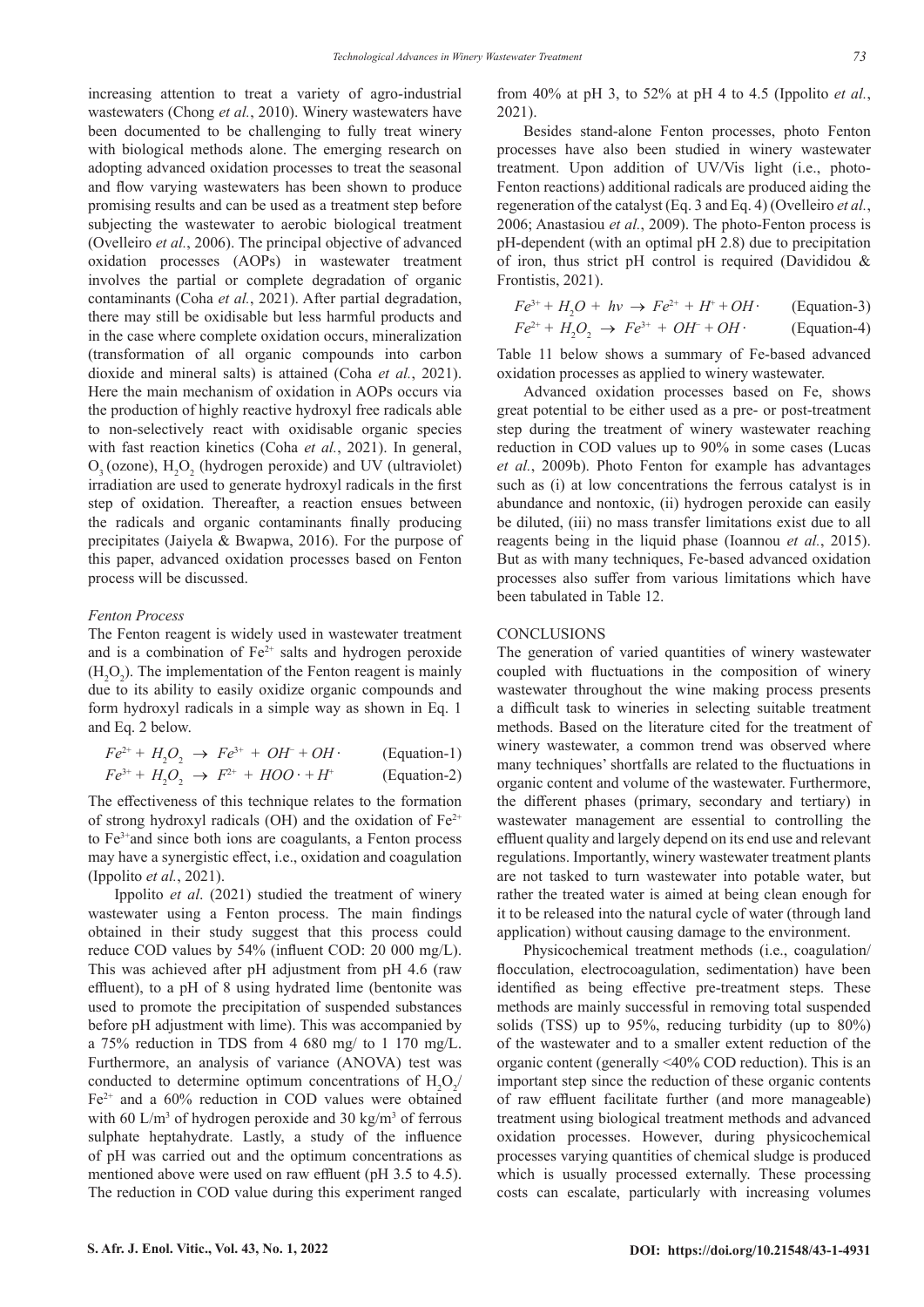of wastewater. Furthermore, the correct pH and dosage of chemicals are essential to make the process work effectively which is not a straightforward task due to the widely varying chemical composition of winery wastewater.

Biological treatment is one of the most widely used methods with activated sludge process and its modifications being the most studied and adopted methods for winery wastewater treatment. The implementation of biological treatment methods in winery wastewater treatment is based on the high biodegradability of the effluent due to ethanol and sugars contained in the effluent, which justifies the use of this treatment method. Treatment technology based on biological processes is in most cases traditional and well understood. These methods generally produce high quality effluent achieving COD reduction values as high as 98%, but its energy requirements for air supply, excess sludge production and biomass settling difficulty affects its suitability (and future longevity) in wastewater treatment at smaller wineries and may be more suitable to larger wineries.

Constructed wetlands have long been used throughout the wine industry mainly based on their design and construction simplicity, they do not have a high demand for electrical energy as well as the proven potential of the treated wastewater to be fit for use as a source of irrigation. The main drawback of this treatment system is its large footprint and the requirement for a pre-treatment to filter out suspended solids and the need for longer retention times which may cause issues with the attraction of pests. Although the treatment efficiency of this technique is substantial (60 to 100% reduction in COD), the long retention times may cause issues particularly during harvest when there is a major influx of wastewater that requires treatment.

Advanced oxidation processes (based on Fe in this study) showed treatment removal efficiencies with reduction in COD values reaching 40 to 80% as a standalone method and up to 95% when combined with biological pre-treatment processes (such as membrane bioreactors) in relatively short treatment times (average of 4 h). Advanced oxidation processes generally have high reaction rates, high oxidation potentials and a non-selective nature. Due to the high oxidation potential of the generated hydroxyl radical in this system, a much smaller footprint is maintained as compared to techniques such as activated sludge and constructed wetlands. These techniques may however require more extensive pre-treatment steps (especially in the photo Fenton process) as well as energy requirements to operate the light source as well as to improve light transmission in the reactor. This can be overcome by using sunlight as an irradiation source (i.e., energy efficient implementation of photo-assisted advanced oxidation processes). Advanced oxidation systems using hydrogen peroxide should be carefully monitored and controlled since  $H_2O_2$  may have potential adverse effects on later treatment steps (careful system design, may mitigate such occurrences).

In summary, treatment technologies best suited for small wineries include chemical treatment (physicochemical) combined with aerated lagoons which is adequate for either land application or municipal co-treatment, whereas for medium to large wineries, activated sludge, constructed wetlands, and anaerobic digestion would suffice based

| TABLE 11                                                               |                                                      |                                              |                              |
|------------------------------------------------------------------------|------------------------------------------------------|----------------------------------------------|------------------------------|
| Fe-based advanced oxidation processes for winery wastewater treatment. |                                                      |                                              |                              |
| Raw winery wastewater                                                  |                                                      |                                              |                              |
| quality characteristics                                                | Technology used                                      | Main findings/removal efficiency             | References                   |
| COD: 20 074 mg/L                                                       | Fenton: $Fe^{2+}/H_2O_2$                             | pH: 8                                        | (Ippolito et $al., 2021$ )   |
| TDS: 4680 mg/L                                                         | pH 4.6                                               | Treatment time: 1 h                          |                              |
|                                                                        | $Fe^{2+}$ : 30 000 mg/L                              | 54% COD reduction (10 020 mg/L)              |                              |
|                                                                        | $H_2O_2(30\%$ w/v): 60 L/m <sup>3</sup>              | 75% TDS reduction (1170)                     |                              |
| $COD: 1110 - 4630$ mg/L                                                | Fenton: Fe <sup>2+</sup> /H, O,                      | pH: 8.3-8.6                                  | (de Heredia et al., $2005$ ) |
| Total polyphenols: 130 - 290mg/L                                       | Pretreatment: bio-oxidation (CSTR)                   | Treatment time: 3 h                          |                              |
|                                                                        | pH 3.5, T: $25 \pm 0.5$ °C                           | $50 - 80\%$ COD reduction (926–2315 mg/L)    |                              |
|                                                                        | $Fe^{2+}$ : 2 800-27 800 mg/L                        | >90%Total polyphenol                         |                              |
|                                                                        | $H_2O_2$ : 2 100-13 600 mg/L                         |                                              |                              |
| COD: 1560 mg/L                                                         | Fenton: Fe <sup>2+</sup> /H,O,                       | 93.2% COD reduction (106 mg/L)               | (Lucas, et al., $2009a$ )    |
|                                                                        | Pretreatment: bio-oxidation (CSTR)                   | Treatment: 30-720 min                        |                              |
|                                                                        | pH 3.5, T: 30 °C, H, O, $\text{Fe}^{2+}$ : 15        | Max molar ratio H, O,/COD: 2.5               |                              |
|                                                                        |                                                      | Max H,O, concentration: 3 900 mg/L           |                              |
|                                                                        | $H_2O_2$ /COD: 0.25–2.5<br>$H_2O_2$ : 400–3 900 mg/L | Max Fe <sup>2+</sup> concentration: 260 mg/L |                              |
|                                                                        | Fe <sup>2+</sup> : 30-260 mg/L                       |                                              |                              |
|                                                                        |                                                      |                                              |                              |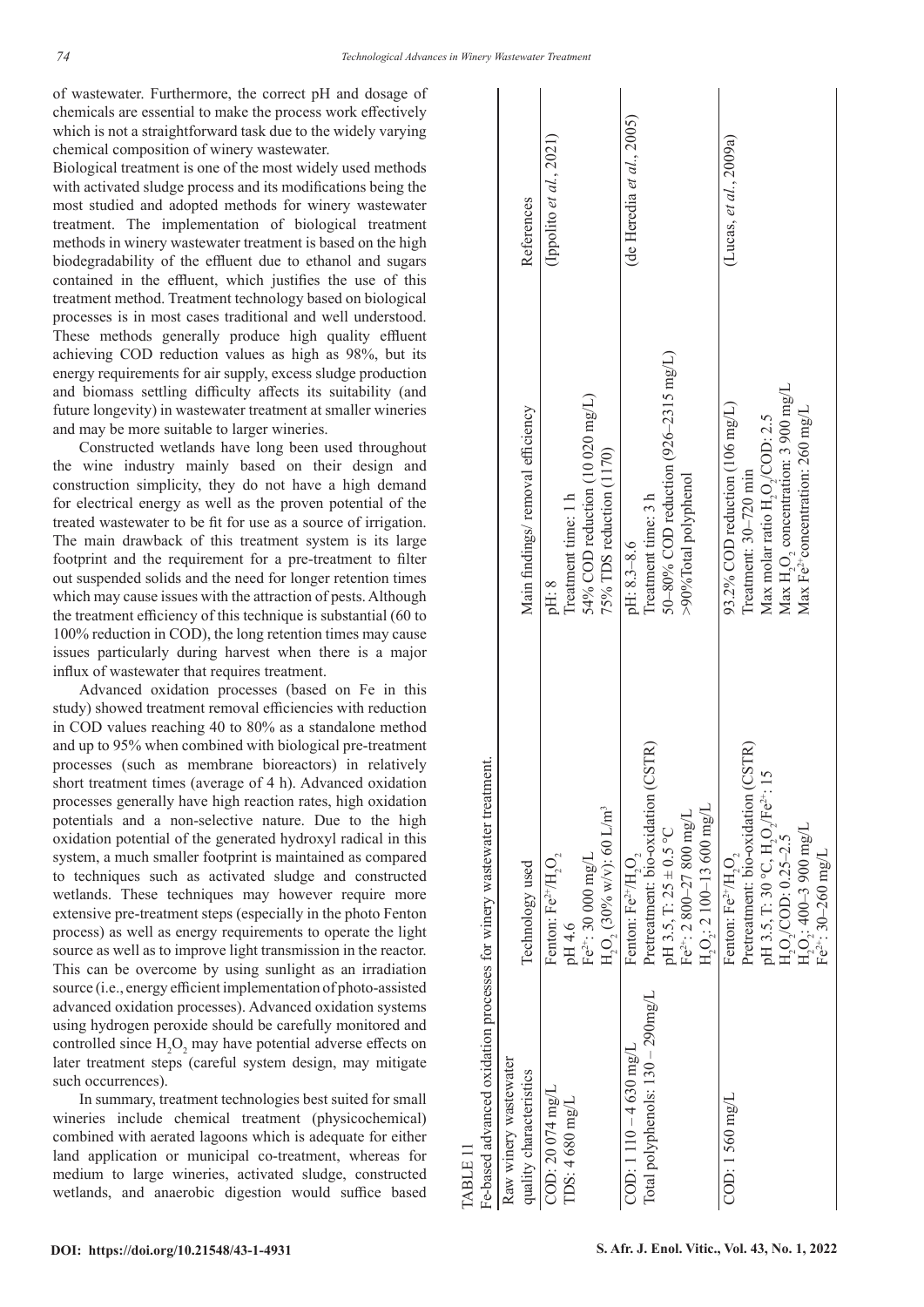| TABLE 11 (CONTINUED)                                                     |                                                                                                                                                                                                                                                                                                                                                                                                                            |                                                                                                                                                                                                                                                                                     |                                    |
|--------------------------------------------------------------------------|----------------------------------------------------------------------------------------------------------------------------------------------------------------------------------------------------------------------------------------------------------------------------------------------------------------------------------------------------------------------------------------------------------------------------|-------------------------------------------------------------------------------------------------------------------------------------------------------------------------------------------------------------------------------------------------------------------------------------|------------------------------------|
| Raw winery wastewater<br>quality characteristics                         | Technology used                                                                                                                                                                                                                                                                                                                                                                                                            | Main findings/removal efficiency                                                                                                                                                                                                                                                    | References                         |
| $BOD_{5}$ : 291 mg/L<br>COD: 970 mg/L<br>TPh: 35 05mg/L<br>TOC: 370 mg/L | $H_2O_2$ : 4148-16592 mg/L<br>Fe <sup>2+</sup> : 67.7-271 mg/L<br>Fenton: $\rm Fe^{2+}/H_2O_2$<br>$T:30\ ^o\rm{C}$<br>pH <sub>3</sub>                                                                                                                                                                                                                                                                                      | $58\%$ BOD <sub>5</sub> reduction (122 mg/L)<br>67% TOC reduction: $(122 \text{ mg/L})$<br>83% COD reduction (164 mg/L)<br>100% TPh reduction<br>Treatment time: 6 h                                                                                                                | (Martins et al., 2010)             |
| COD: 3 880 mg/L                                                          | pretreatment: coagulation<br>pH 2.75, Fe <sup>2+</sup> : 920 mg/L<br>$\mathrm{H}_2\mathrm{O}_2$ : 300–2 900 mg/L<br>Fenton-like: $Fe^{3+}/H_2O_2$                                                                                                                                                                                                                                                                          | 42.1% COD reduction (2 246 mg/L)<br>Treatment time: 8 h                                                                                                                                                                                                                             | $(Amaral-Silva et al., 2016)$      |
| $COD: 3880$ mg/L<br>TOC: 4 440 mg/L<br>TPh: 93 mg/L                      | solar reactor<br>compound parabolic collector<br>Photo Fenton: Fe <sup>2+</sup> /H <sub>2</sub> O <sub>2</sub> /UV<br>$Fe^{2+}$ : 55-110 mg/L<br>$H_2O_2$ : 252 mg/L<br>pH <sub>3</sub>                                                                                                                                                                                                                                    | 54% TOC reduction in $t_{30\%}$ : 500 min (55 mg/L Fe <sup>2+</sup> )<br>Air stripped ethanol-free synthetic reduction<br>98% COD reduction in t <sub>30w</sub> ; 82 min<br>96% TOC reduction $(\mathrm{t_{\mathrm{30W}}\mathrm{;130\ min}})$<br>92% TPh reduction<br>efficiencies: | (Lucas, et al., $2009b$ )          |
| $COD: 1200$ mg/L                                                         | 280 nm, incident photon flux: $58 \times 10^{-8}$ E/(Ls), I: 7.5<br>DW glass batch reactor solar simulator (150 W, $\lambda$ ><br>Pretreatment: primary sedimentation<br>Photo Fenton: $\rm Fe^{2+}/H_2O_2/UV$<br>(b) pH 2.8, Fe <sup>2+</sup> : 5-25 mg/L<br>(a) pH 2.8, $Fe^{2+}: 5-25$ mg/L<br>$\mathrm{H}_2\mathrm{O}_2$ : 100–900 mg/L<br>$\mathrm{H}_2\mathrm{O}_2$ : 100–500 mg/L<br>$W \cdot m^{-2}$ ); $V: 0.3 L$ | 80% COD reduction in $t_{30w}$ : 340<br>38% COD reduction<br>Treatment time: 3 h                                                                                                                                                                                                    | (Velegraki & Mantzavinos,<br>2015) |
| COD: 120 mg/L                                                            | kW, I: 272.3 W $\cdot$ m <sup>-2</sup> ),<br>bench-scale solar simulator (1<br>Photo Fenton: Fe <sup>2+</sup> /H,O,/UV<br>Pretreatment: biological<br>$H_2O_2$ : 25 – 500 mg/L<br>pH 3, T: 15-45 °C<br>oxidation (MBR)<br>$Fe2+: 1–10 mg/L$<br>batch mode                                                                                                                                                                  | Fe $^{2+}$ : 3 mg/L, $\rm{H_2O_2}$ : 250 mg/L<br>$T: 25 °C$ , Treatment: $2 h$<br>Reduction efficiencies:<br>75% colour reduction<br>Optimum conditions:<br>70% COD reduction<br>53% DOC reduction                                                                                  | Toannou & Fatta-Kassinos,<br>2013) |
|                                                                          |                                                                                                                                                                                                                                                                                                                                                                                                                            |                                                                                                                                                                                                                                                                                     |                                    |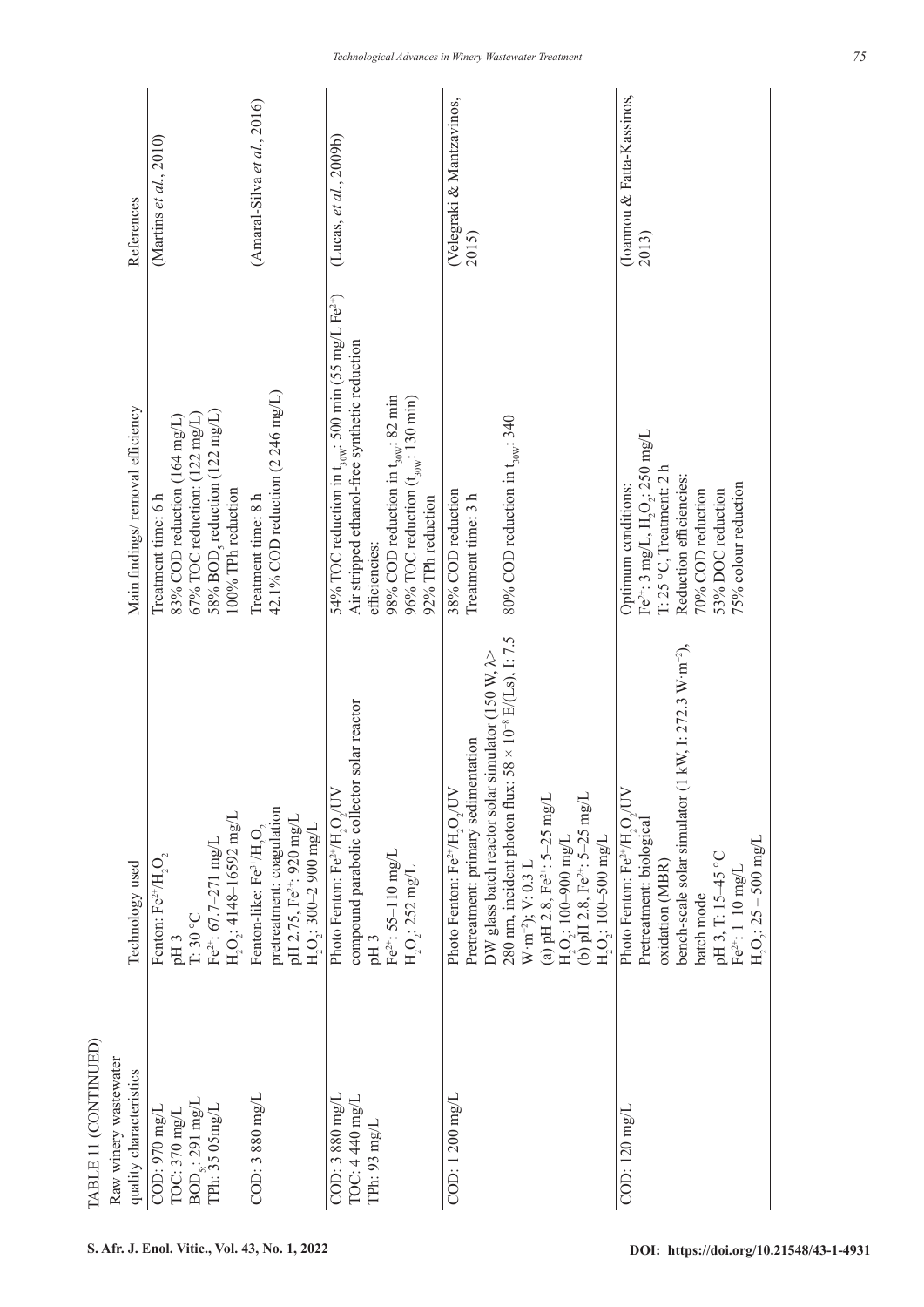| TABLE 11 (CONTINUED)                                             |                                                                                                                                                                                                                                                                                                                              |                                                                                                                                                 |                                                                                                                                                                                           |                                                             |
|------------------------------------------------------------------|------------------------------------------------------------------------------------------------------------------------------------------------------------------------------------------------------------------------------------------------------------------------------------------------------------------------------|-------------------------------------------------------------------------------------------------------------------------------------------------|-------------------------------------------------------------------------------------------------------------------------------------------------------------------------------------------|-------------------------------------------------------------|
| Raw winery wastewater<br>quality characteristics                 | Technology used                                                                                                                                                                                                                                                                                                              | Main findings/removal efficiency                                                                                                                |                                                                                                                                                                                           | References                                                  |
| COD: 1 060 mg/L                                                  | (SBR) stirred glass batch reactor; UVA black lamp<br>Pretreatment: grid removal, biological oxidation<br>pH 2.5, T: <40 °C, Fe <sup>2+</sup> : 139–556 mg/L<br>$\lambda$ : 315–400 nm, I: 13 W·m <sup>-2</sup> )<br>Photo Fenton: Fe <sup>2+</sup> /H <sub>2</sub> O <sub>2</sub> /UV<br>$H_2O_2$ : 700-3800 mg/L<br>(125 W, | Optimum conditions:<br>Removal efficiencies<br>78% COD reduction<br>Treatment time: 4 h<br>$H_2O_2$ : 3 000 mg/L<br>Fe <sup>2+</sup> : 278 mg/L |                                                                                                                                                                                           | (Anastasiou et al., $2009$ )                                |
| * CSTR: continuous stirred-tank reactors, TPh: Total polyphenols |                                                                                                                                                                                                                                                                                                                              |                                                                                                                                                 |                                                                                                                                                                                           |                                                             |
| TABLE <sub>12</sub>                                              | Advantages and drawbacks of advanced oxidation processes and its application in wastewater treatment (Modified from Coha et al., 2021).                                                                                                                                                                                      |                                                                                                                                                 |                                                                                                                                                                                           |                                                             |
| Process                                                          | Advantages                                                                                                                                                                                                                                                                                                                   |                                                                                                                                                 | Drawbacks                                                                                                                                                                                 |                                                             |
| AOP Common characteristics                                       | Capability of removing inorganic compounds (cyanides, sulfides, sulfites,<br>Applicable to wastewater of different composition (organic compounds)<br>due to non-specific oxidation mediated by OH radicals.<br>Applied at atmospheric pressure and room temperature<br>nitrites, heavy metals)<br>$\mathbf I$<br>٠          |                                                                                                                                                 | Pre-treatment steps generally required to minimize the<br>Possibility of incomplete degradation<br>adverse effect of scavengers.<br>Scavenging effects by Cl-<br>T.<br>f,<br>$\mathbf{I}$ |                                                             |
| Fenton                                                           | Good removal efficiency achieved in a short time<br>Reagents are easily available<br>п                                                                                                                                                                                                                                       |                                                                                                                                                 | final re-basification of the aqueous matrix)<br>$\blacksquare$                                                                                                                            | Acidic pH requirement (pH 2.5-3.5) (i.e., acidification and |
| Photo Fenton                                                     | Higher reduction efficiency in shorter times in comparison to traditional<br>Higher concentration of OH due to photolysis with the same amount of<br>hydrogen peroxide<br>Fenton process.<br>ı<br>п                                                                                                                          |                                                                                                                                                 | Higher costs due to energy consumption (light source<br>transmission inside the reactor<br>always needed)<br>ı<br>ı                                                                       | Requires more extensive pre-treatment for improving light   |

*76*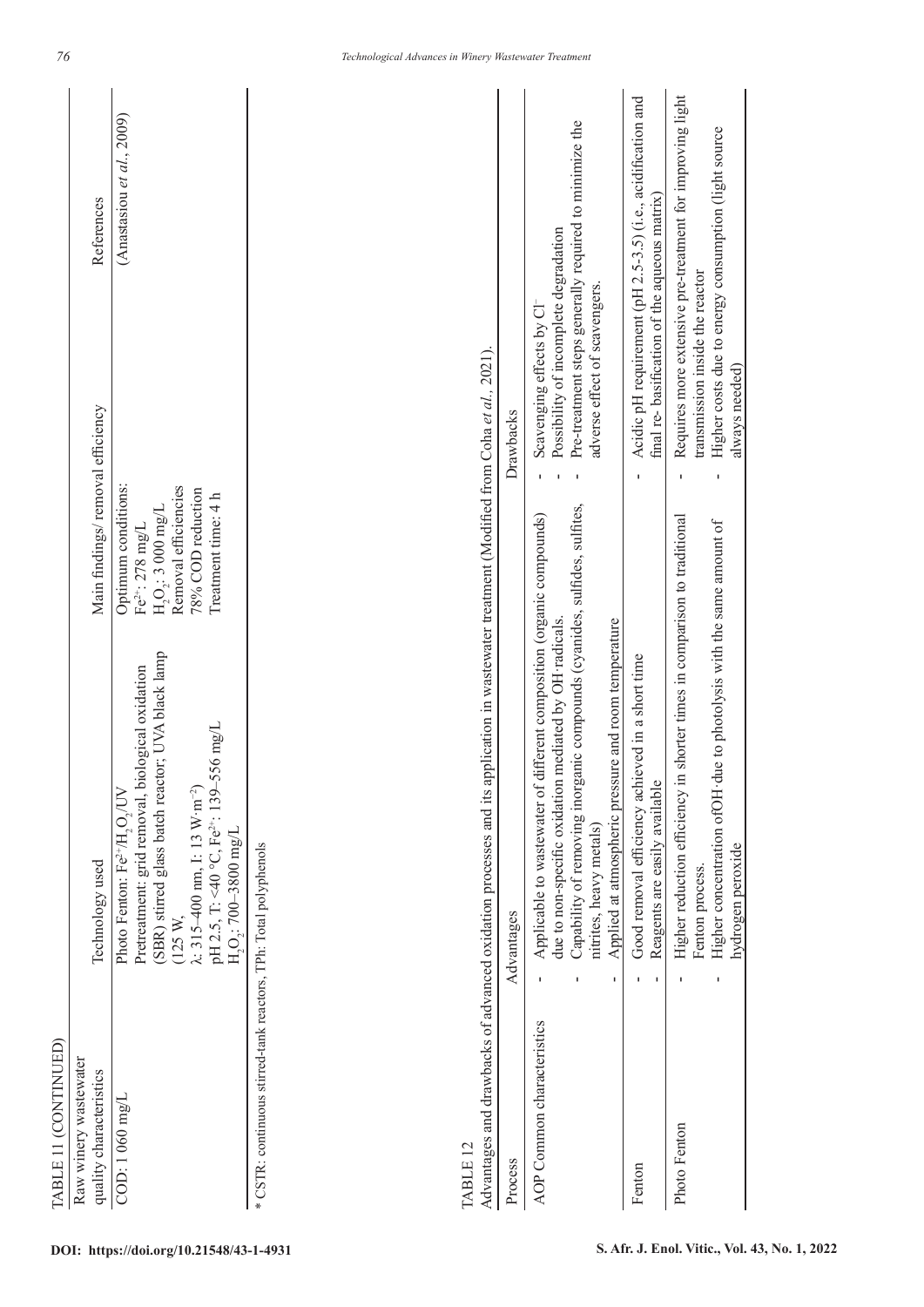on its suitability for biogas capture and usage for energy demands required by the biological plants. Advanced oxidation processes have the potential to alleviate many constraints faced by wineries in terms of the quality of the treated effluent however this technique has not been applied to the South African wine industry and future research should therefore be dedicated towards its implementation in this country. The feasibility of normalized costs should be included in such studies which may then be grounds to select a treatment option such as advanced oxidation as opposed to the already applied techniques used as discussed in this review. The current study is limited to published results. Important parameters needed to make a fair comparison are not frequently available, such as system capital costs, running cost, and hydrodynamic conditions (such as retention times) for studies discussed in this paper. The literature cited and discussed in this study should be useful for the wine industry to be able to compare what has been done, what is currently being done and what the future looks like in terms of winery wastewater treatment.

#### LITERATURE CITED

Adesoji, J. & Joseph, B., 2016. Treatment technology for brewery wastewater in a water-scarce country : A review. Brew. Wastewater Treat. Technol. 112, 3, 1–8.

Ahmadi, L. & Merkley, G.P., 2017. Wastewater reuse potential for irrigated agriculture. Irrig. Sci. 35, 4, 275–285.

Alisawi, H.A.O., 2020. Performance of wastewater treatment during variable temperature. Appl. Water Sci. 10, 89, 1-6.

Amfori. 2018. Environmental Hotspots in the South African wine industry. Available: https://www.amfori.org/sites/default/files/amfori-2019-08-16- Sustainable-Wine-Programme.pdf. Accessed 07/01/22

Amaral-Silva, N., Martins, R. C., Paiva, C., Castro-Silva, S. & Quinta-Ferreira, R. M., 2016. A new winery wastewater treatment approach during vintage periods integrating ferric coagulation, Fenton reaction and activated sludge. J. Environ. Chem. Eng. 4, 2, 2207–2215.

Anastasiou, N., Monou, M., Mantzavinos, D. & Kassinos, D., 2009. Monitoring of the quality of winery influents / effluents and polishing of partially treated winery flows by homogeneous Fe (II) photo-oxidation. Desalination 248, 1–3, 836–842.

Andreottola, G. & Foladori, P., 2005. Treatment of winery wastewater in a full-scale fixed bed biofilm reactor Treatment of winery wastewater in a full-scale fixed bed biofilm reactor. Water Sci Technol 51:71–79.

Andreottola, G., Cadonna, M., Foladori, P., Gatti, G., Lorenzi, F. & Nardelli, P., 2007. Heavy metal removal from winery wastewater in the case of restrictive discharge regulation. Water Sci. Technol. 56, 2, 111–120.

Andreottola, G., Foladori, P., & Ziglio, G., 2009. Biological treatment of winery wastewater : An overview. Water Sci. Technol. 60, 5, 1117–1125.

Arienzo, M., Christen, E.W. & Quayle, W.C., 2009a. Phytotoxicity testing of winery wastewater for constructed wetland treatment. J. Hazard. Mater. 169, 94–99.

Arienzo, M., Christen, E.W., Quayle, W., & Kumar, A., 2009b. A review of the fate of potassium in the soil-plant system after land application of wastewaters. J. Hazard. Mater. 164, 2–3, 415–422.

Artiga, P.,Ficara, E., Malpei,F., Garrido, J.M., & Mendez, R., 2005. Treatment of two industrial wastewaters in a submerged membrane bioreactor. Desalination 179, 161–169.

Arvanitoyannis, I.S., Ladas, D., & Mavromatis, A., 2006. Wine waste treatment methodology Int. J. Food Sci. \& Technol. 41, 10, 1117–1151.

Barrera-Díaz, C.E., Balderas-Hernández, P., & Bilyeu, B., 2018. Chapter 3 – Electrocoagulation: Fundamentals and Prospectives In: C.A. Martínez-Huitle, M.A. Rodrigo, & O. Scialdone (eds). Electrochem. Water Wastewater Treat. Butterworth-Heinemann 61–76.

Basset, N., Santos, E., Dosta, J., & Mata-álvarez, J., 2016. Start-up and operation of an AnMBR for winery wastewater treatment Ecol. Eng. 86, 279–289.

Beck, C., Prades, G., & Sadowski, A., 2005. Activated sludge wastewater treatment plants optimisation to face pollution overloads during grape harvest periods. Water Sci. Technol. 51, 1, 81-88.

Bellie, P.N., Sockan, V., & Jayakaran, P., 2015. Waste Water Treatment by Coagulation and Flocculation Int. J. Eng. Sci. Innov. Technol. 3, 2.

Bharathiraja, B., Iyyappan, J., Jayamuthunagai, J., Kumar, R.P., Sirohi, R., Gnansounou, E., & Pandey, A., 2020. Industrial Crops & Products Critical review on bioconversion of winery wastes into value-added products. Ind. Crop. Prod. 158, 112954.

Bolognesi, S., Cecconet, D., & Capodaglio, A.G., 2020. 5 – Agro-industrial wastewater treatment in microbial fuel cells In: R. Abbassi, A.K. Yadav, F.

Khan, & V. Garaniya (eds). Integr. Microb. Fuel Cells Wastewater Treat. Butterworth-Heinemann 93–133.

Bories, A., Guillot, J.M., Sire, Y., Couderc, M., Lemaire, SA., Kreim, V., & Roux, JC., 2007. Prevention of volatile fatty acids production and limitation of odours from winery wastewaters by denitrification. Water Res. 41, 13, 2987–2995.

Braz, R., Pirra, A., Lucas, M.S., & Peres, J.A., 2010. Combination of long term aerated storage and chemical coagulation/flocculation to winery wastewater treatment. Desalination 263, 226–232.

Brucculeri, M., Bolzonella, D., Battistoni, P., & Cecchi, F., 2005. Treatment of mixed municipal and winery wastewaters in a conventional activated sludge process: A case study. Water Sci. Technol. 51, 1, 89–98.

Buelow, M.C., Steenwerth, K., Silva, L. C.R., & Parikh, S.J., 2015. Characterization of Winery Wastewater for Reuse in California. Am. Soc. Enol. Vitic. 3, 66, 302–310.

Bustamante, M., Moral, R., Paredes, C., Perez-Espinosa, A., Moreno-Caselles, J., & Perez-Murcia, M.D., 2005. Uses of winery and distillery effluents in agriculture: characterisation of nutrient and hazardous components. Water Sci. Technol. 51, 1, 145–151.

Bustamante, M., Moral, R., Paredes, C., Perez-Espinosa, A., Moreno-Caselles, J., & Perez-Murcia, M.D., 2008. Agrochemical characterisation of the solid by-products and residues from the winery and distillery industry. Waste Manag. 28, 372–380.

Butnariu, M. & Butu, A., 2019. 11 – Qualitative and Quantitative Chemical Composition of Wine In: A.M. Grumezescu & A.M. Holban (eds). Qual. Control Beverage Ind. Vol.17, 385–417.

Candia-onfray, C., Espinoza, N., Sabino, E.B., & Salazar, R., 2018. Chemosphere Treatment of winery wastewater by anodic oxidation using BDD electrode. Chemosphere 206, 709–717.

Carlsson, B., 1998. An introduction to sedimentation theory in wastewater treatment. Syst. Control Group, Uppsala Univ. 1–7.

Chapman, J., Baker, P., & Wills, S., 2001. Winery wastewater handbook: production, impacts and management. 1–46. Winetitles. Adelaide, South Australia.

Chatzilazarou, A., Gortzi, O., Lalas, S., Katsoyannos, E., Paraskevopoulos, Y., Dourtoglou, E., & Tsaknis, J., 2010. Removal of polyphenols from wine sludge using cloud point extraction. J. Air Waste Manage. Assoc. 60, 4, 454- 459.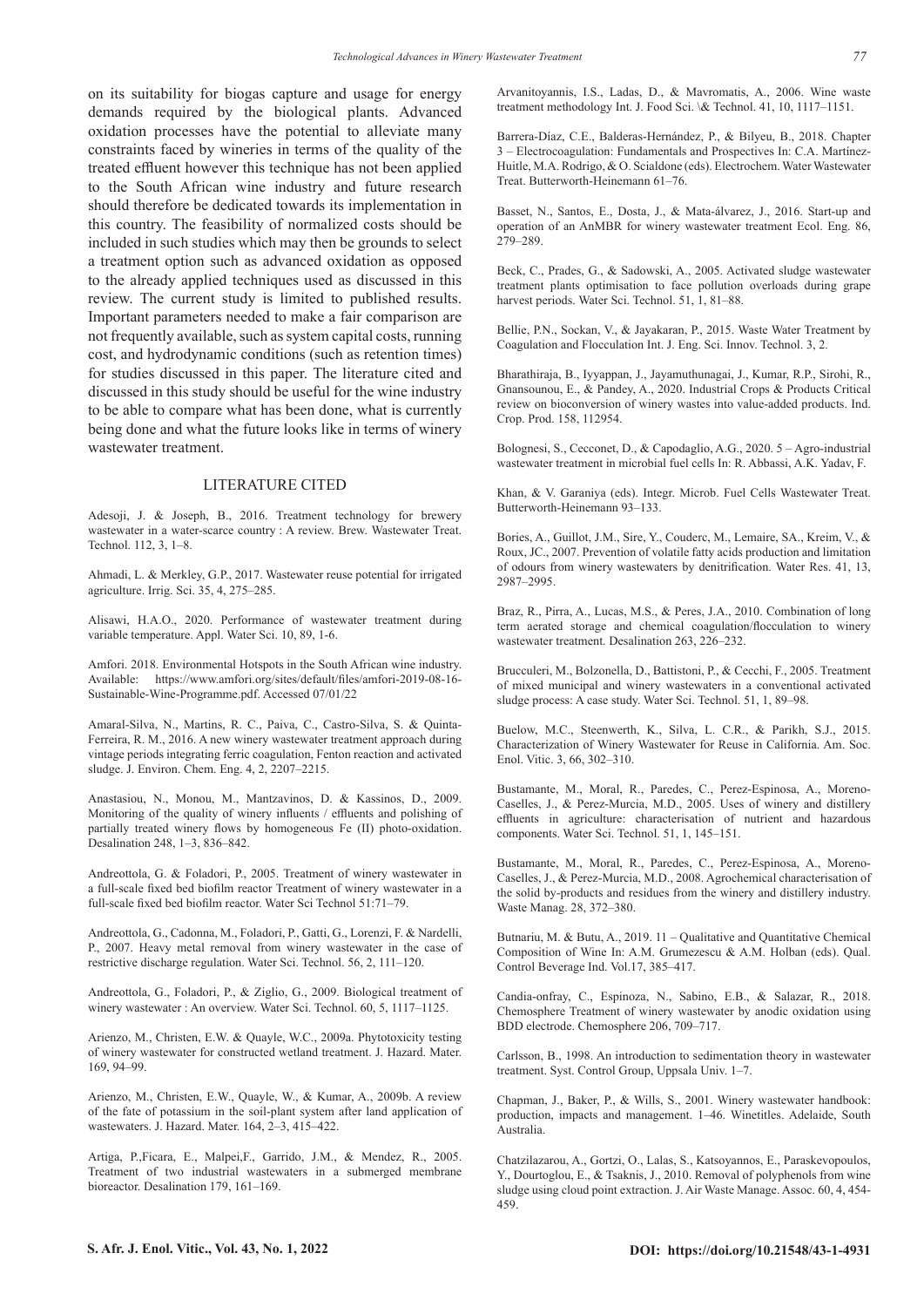Chong, M. N., Jin, B., Chow, C.W.K., & Saint, C., 2010. Recent developments in photocatalytic water treatment technology: A review. Water Res. 44, 10, 2997–3027.

Christ, K.L. & Burritt, R.L., 2013. Critical environmental concerns in wine production: an integrative review. J. Clean. Prod. 53, 232–242.

Coetzee, G., Malandra, L., Wolfaardt, G.M., & Viljoen-Bloom, M., 2004. Dynamics of a microbial biofilm in a rotating biological contactor for the treatment of winery effluent. Water SA 30, 3, 407–412.

Coha, M., Farinelli, G., Tiraferri, A., Minella, M., & Vione, D., 2021. Advanced oxidation processes in the removal of organic substances from produced water: Potential, configurations, and research needs. Chem. Eng. J. 414, 128668.

Colin, T., Bories, A., Sire, Y., & Perrin, R., 2005. Treatment and valorisation of winery wastewater by a new biophysical process ( ECCF Ò). Water Sci. Technol. 51, 1, 99–106.

Conradie, A., Sigge, G.O., & Cloete, T.E., 2014. Influence of winemaking practices on the characteristics of winery wastewater and water usage of wineries. South African J. Enol. Vitic. 35, 1, 10–19.

Cusick, R.D., Kiely, P.D., & Logan, B. E., 2010. A monetary comparison of energy recovered from microbial fuel cells and microbial electrolysis cells fed winery or domestic wastewaters. Int. J. Hydrogen Energy 35, 17, 8855–8861.

Davididou, K. & Frontistis, Z., 2021. Advanced oxidation processes for the treatment of winery wastewater : a review and future perspectives. 96, 2436-2450.

Day, P., Cribb, J., Boland, A.M., Shanahan, M., Oemcke, D., Kumar, A., Cowey, G., Forsyth, K., & Burgi, A., 2011. Winery Wastewater Management & Recycling Operational Guidelines Adelaide, SA.

De Heredia, J.B., Torregrosa, J., Dominguez, J.R., & Partido, E., 2005. Degradation of wine distillery wastewaters by the combination of aerobic biological treatment with chemical oxidation by Fenton's reagent. Water Sci. Technol. 51, 1, 167–174.

Department of Water Affairs, 2013. Revision of general authorisations in terms of Section 39 of the National Water Act, 1998 (Act No. 36 of 1998), No. 665. Government Gazette No. 36820, 6 September 2013. Department of Water Affairs, Pretoria, South Africa.

Devesa-rey, R., Vecino, X., Varela-alende, J.L., Barral, M.T., Cruz, J. M., & Moldes, A. B., 2011. Valorization of winery waste vs . the costs of not recycling. Waste Manag. 31, 11, 2327–2335.

Donde, O.O., 2017. Wastewater Management Techniques: A Review of Advancement on the Appropriate Wastewater Treatment Principles for Sustainability Environ. Manag. Sustain. Dev. 6, 1, 40.

Eusébio, A., Petruccioli, M., Lageiro, M., Federici, F., & Duarte, J., 2004. Microbial characterisation of activated sludge in jet-loop bioreactors treating winery wastewaters. J. Ind. Microbiol. Biotechnol. 31, 29–34.

FAO, 2011. The state of the world's land and water resources for food and agriculture (SOLAW) – Managing systems at risk. Vol. 10907 LNCS. The Food and Agriculture Organization of the United Nations, Rome and Earthscan, London.

Flores, L., García, J., Pena, R., & Garfí, M., 2020. Carbon footprint of constructed wetlands for winery wastewater treatment. Ecol. Eng. 156, 105959.

Fumi, M.D., Parodi, G., Parodi, E., Silva, A., Enologia, I., Agraria, F., Cattolica, U., Cuore, S., Parmense, V.E., Preventiva, M., & Igiene, S., 1995. Optimisation of long-term activated-sludge treatment of winery wastewater. Bioresour. Technol. 52, 1, 45–51.

Gągol, M., Przyjazny, A., & Boczkaj, G. 2018. Wastewater treatment by means of advanced oxidation processes based on cavitation – A review. Chem. Eng. J. 338, 599–627.

Ganesh, R., Rajinikanth, R., Thanikal, J. V., Ramanujam, R. A., & Torrijos, M., 2010. Anaerobic treatment of winery wastewater in fixed bed reactors. Bioprocess Biosyst. Eng. 33, 5, 619–628.

Gebrehiwot, K.A. & Gebrewahid, M.G., 2016. The need for agricultural water management in Sub-Saharan Africa. J. Water Resour. Prot. 08, 09, 835–843.

Gnilomedova, N.V, Anikina, N.S., & Gerzhikova, V.G., 2018. Profile of sugars in a grape-wine system as the identifying indicator of the authenticity of wine products. Foods Raw Mater. 6, 191–200.

Grismer, M.E., Carr, M.A., & Shepherd, H.L., 2003. Evaluation of constructed wetland treatment performance for winery wastewater. Water Environ. Res. 75, 5, 412–421.

Guglielmi, G., Saroj, D.P., Chiarani, D., & Andreottola, G., 2007. Subcritical fouling in a membrane bioreactor for municipal wastewater treatment: Experimental investigation and mathematical modelling. Water Res. 41, 3903–3914.

Holt, P. K., Barton, G. W., & Mitchell, C. A., 2005. The future for electrocoagulation as a localised water treatment technology. Chemosphere 59, 3, 355–367.

Howell, C.L. & Myburgh, P.A., 2018. Management of Winery Wastewater by Re-using it for Crop Irrigation: A Review. South African J. Enol. Vitic. 39, 1, 116–131.

Howell, C.L., & Myburgh, P.A., 2016. Seasonal variation in composition of winery wastewater in the Breede River Valley with respect to classical water quality parameters. South African J. Enol. Vitic. 37, 1, 31–38.

IARC, 1988. Alcohol drinking, International Agency for Research on Cancer. Monographs on the evaluation of the carcinogenic risks to humans. 44, 35-100, Lyon, France.

loms, E., Ololade, O.O., Ogola, H.J.O., & Selvarajan, R., 2020. Investigating industrial effluent impact on municipal wastewater treatment plant in vaal. South Africa Int. J. Environ. Res. Public Health 17, 3, 1–18.

Ioannou, L.A. & Fatta-Kassinos, D., 2013. Solar photo-Fenton oxidation against the bioresistant fractions of winery wastewater. J. Environ. Chem. Eng. 1, 4, 703–712.

Ioannou, L.A., Puma, G.L., & Fatta-Kassinos, D., 2015. Treatment of winery wastewater by physicochemical, biological and advanced processes: A review. J. Hazard. Mater. 286, 343–368.

Ippolito, NM, Zueva, S.B., Ferella, F., Corradini, V., Baturina, E.V, & Vegliò, F., 2021. Treatment of waste water from a winery with an advanced oxidation process. Conf. Ser. Earth Environ. Sci. 640, 6, 62025.

Islam, S.M.DU., 2019. Electrocoagulation (EC) technology for wastewater treatment and pollutants removal. Sustain. Water Resour. Manag. 5, 1, 359–380.

Jaiyela, A.T. & Bwapwa, J.K., 2016. Treatment technology for brewery wastewater in a water-scarce country : A review Brew. Wastewater Treat. Technol. 112, 3, 1–8.

Jeison, D. & van Lier, J.B., 2007. Thermophilic treatment of acidified and partially acidified wastewater using an anaerobic submerged MBR: Factors affecting long-term operational flux. Water Res. 41, 17, 3868—3879.

Johanna, A., 2015. The challenges behind producing a bottle of wine : Supply chain risks 1–15.

Johnson, M.B. & Mehrvar, M., 2020. Winery wastewater management and treatment in the Niagara Region of Ontario, Canada: A review and analysis of current regional practices and treatment performance. Can. J. Chem. Eng. 98, 1, 5–24.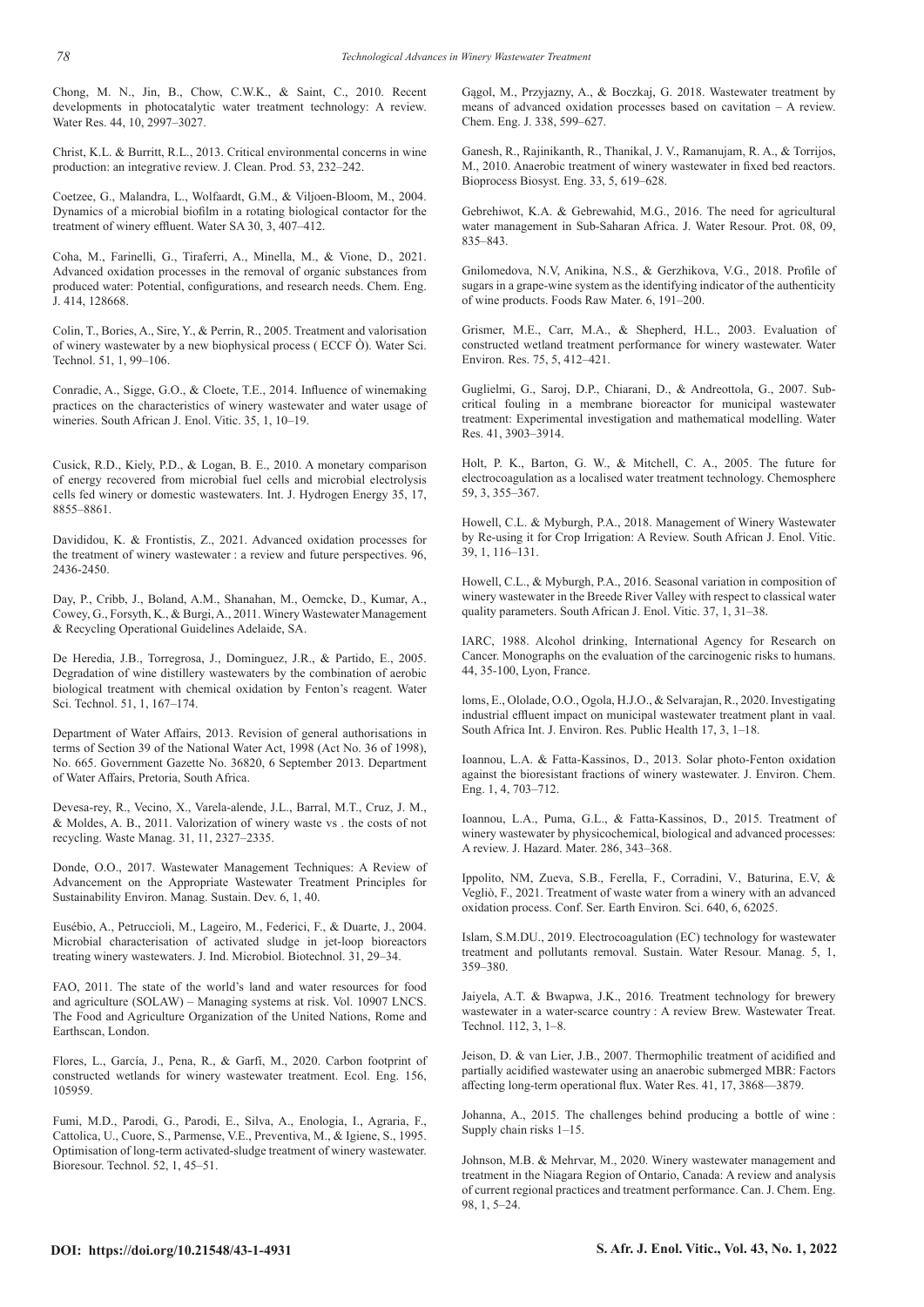Kabdaşlı, I., Arslan-Alaton, I., Ölmez-Hancı, T., & Tünay, O., 2012. Electrocoagulation applications for industrial wastewaters: a critical review. Environ. Technol. Rev. 1, 1, 2–45.

Kara, S., Gürbulak, E., Eyvaz, M., & Yüksel, E., 2013. Treatment of winery wastewater by electrocoagulation process. Desalin. Water Treat. 51, 28–30, 5421–5429.

Khan S., & Ali J., 2018. 2 - Chemical analysis of air and water. *In* Bioassays. D-P Häder and GS Erzinger (eds.). 21–39. Elsevier.

Kirzhner, F., Zimmels, Y., & Shraiber, Y., 2008. Combined treatment of highly contaminated winery wastewater. Sep. Purif. Technol. 63, 1, 38–44.

Kookana, R. & Kumar, A., 2006. Impact of winery wastewater on ecosystem health- an introductory assessment final Adelaide, CSL02/03,

Kumar, A., Arienzo, M., Quayle, W., Christen, E., Grocke, S., Fattore, A., Doan, H., Gonzago, D., Zandonna, R., & Bartrop, K., 2009. Developing a systematic approach to winery wastewater management Rep. CSL05/02. Final Rep. to Grape Wine Res. Dev. Corp. (CSIRO L. Water Sci. Rep. Adelaide).

Kyzas, G.Z., Symeonidou, M.P., & Matis, K.A., 2016. Technologies of winery wastewater treatment: A critical approach Desalin. Water Treat. 57, 8, 3372–3386.

Laginestra, M., 2016. Winery wastewater treatment and attaining sustainability. Winemak. Winer. Wastewater 20–23.

Laing, M., 2016. Investigating the performance of a novel (ANSBR) and optimisation of operational parameters to treat synthetic winery wastewater. Thesis, Stellenbosch University, Private Bag X1, 7602 Matieland (Stellenbosch), South Africa.

Lofrano, G. & Meric, S., 2015. A comprehensive approach to winery wastewater treatment: a review of the state-of the-art Desalin. Water Treat. 57, 7, 3011-3028.

Lucas, M.S., Mouta, M., Pirra, A., & Peres, J.A., 2009a. Winery wastewater treatment by a combined process: long term aerated storage and Fenton's reagent. Water Sci. Technol. 60, 4, 1089–1095.

Lucas, M.S., Mosteo, R., Maldonado, M.I., Malato, S., & Peres, J.A.,2009b. Solar Photochemical Treatment of Winery Wastewater in a CPC Reactor J. Agric. Food Chem. 57, 23, 11242–11248.

Lucas, M.S., Peres, J.A., & Li Puma, G., 2010. Treatment of winery wastewater by ozone-based advanced oxidation processes (O3,O3/UV and O3/UV/H2O2) in a pilot-scale bubble column reactor and process economics. Sep. Purif. Technol. 72, 235–241.

Maicas, S. & Mateo, J.J., 2020. Sustainability of Wine Production Sustainability 12, 559, 1–10.

Malik, R.S., Ali Khan, W., & Mukhtar, A., 2017. Coagulation Flocculation Based Biological Treatment of Tannery Industry Wastewater using Potash Alum and Drewfloc Production of 30,000 Tons Per Year of Hydrogen Peroxide From Methanol By Enzymatic Conversion View project Eur. J. Adv. Eng. Technol. 4, 1, 71–75.

Martins, R.C., Rossi, A.F., & Quinta-Ferreira, R.M., 2010. Fenton's oxidation process for phenolic wastewater remediation and biodegradability enhancement. J. Hazard. Mater. 180, 1, 716–721.

Masi, F., Conte, G., Martinuzzi, N., & Pucci, B., 2002. Winery high organic content wastewaters treated by constructed wetlands in Mediterranean climate In: Proc. 8<sup>th</sup> Int. Conf. Wetl. Syst. Water Pollut. Control. University of Dar-es-Salaam, Tanzania and IWA 274–282.

Masi, F., Rochereau, J., Troesch, S., Ruiz, I., & Soto, M., 2015. Wineries wastewater treatment by constructed wetlands: A review. Water Sci. Technol. 71, 8, 1113–1127.

Melamane, X.L, Strong, P.J., & Burgess, J.E., 2007. Treatment of wine distillery wastewater : A review with emphasis on anaerobic membrane reactors. South African J. Enol. Vitic. 28, 1, 25–36.

Melamane, Xolisa L, Tandlich, R., & Burgess, J.E., 2007. Submerged membrane bioreactor and secondary digestion for the treatment of wine distillery wastewater. Part I: raw wine distillery wastewater digestion. Fresenius Environ. Bull. 16, 2, 154–161.

Milani, M., Consoli, S., Marzo, A., Pino, A., Randazzo, C., Barbagallo, S., & Cirelli, G. L., 2020. Treatment of winery wastewater with a multistage constructedwetland system for irrigation reuse. Water (Switzerland) 12, 5, 2020.

Moletta, R., 2005. Winery and distillery wastewater treatment by anaerobic digestion. Water Sci. Technol. 51, 1, 137–144.

Montalvo, S., Guerrero, L., Rivera, E., Borja, R., Chica, A., & Martín, A., 2010. Bioresource Technology Kinetic evaluation and performance of pilotscale fed-batch aerated lagoons treating winery wastewaters. Bioresour. Technol. 101, 10, 3452–3456.

Moreira, F.C., Boaventura, R.A.R., Brillas, E., & Vilar, J. P., 2015. Remediation of a winery wastewater combining aerobic biological oxidation and electrochemical advanced oxidation processes. Water Res. 5, 95–108.

Mosse, K.P.M., Patti, A.F., Christen, E.W., & Cavagnaro, T.R., 2011. Review: Winery wastewater quality and treatment options in Australia Aust. J. Grape Wine Res. 17, 2, 111–122.

Mosse, K.P.M., Patti, A.F., Smernik, R.J., Christen, E.W., & Cavagnaro, T.R., 2012. Physicochemical and microbiological effects of long- and shortterm winery wastewater application to soils. J. Hazard. Mater. 201–202, 219–228.

Mosteo, R., Ormad, P., Mozas, E., Sarasa, J., & Ovelleiro, J.L. 2006. Factorial experimental design of winery wastewaters treatment by heterogeneous photo-Fenton process. Water Res. 40, 1561–1568.

Mulidzi, A., Clarke, C., & Myburgh, P., 2018. Annual dynamics of winery wastewater volumes and quality and the impact of disposal on poorly drained duplex doils. South African J. Enol. Vitic. 39, 2, 305–314.

Mulidzi, A.R., 2007. Winery wastewater treatment by constructed wetlands and the use of treated wastewater for cash crop production. Water Sci. Technol. 56, 2, 103–109.

Mulidzi, A.R., 2010. Winery and distillery wastewater treatment by constructed wetland with shorter retention time. Water Sci. Technol. 61, 10, 2611–2615.

Mulidzi, A.R., 2016. The Effect of Winery Wastewater Irrigation on the Properties of Selected Soils from the South African Wine Region. Thesis, Stellenbosch University, Private Bag X1, 7602 Matieland (Stellenbosch), South Africa.

Mulidzi, A.R., Clarke, C.E., & Myburgh, P.A., 2019. Response of soil chemical properties to irrigation with winery wastewater on a well-drained sandy soil. South African J. Enol. Vitic. 40, 2, 1-12.

Omondi, D.O. & Navalia, A.C., 2016. Constructed wetlands in wastewater treatment and challenges of emerging resistant genes filtration and reloading. In *IntechOpen: Vol. i* (Issue Inland Waters.-Dynamics and Ecology).

Orescanin, V., Kollar, R., Nad, K., Mikelic, I.L., & Gustek, S.F., 2013. Treatment of winery wastewater by electrochemical methods and advanced oxidation processes. J. Environ. Sci. Heal. Part A 48, 12, 1543–1547.

Pedrero, F., Kalavrouziotis, I., Alarcón, J.J., Koukoulakis, P., & Asano, T., 2010. Use of treated municipal wastewater in irrigated agriculture—Review of some practices in Spain and Greece Agric. Water Manag. 97, 9, 1233– 1241.